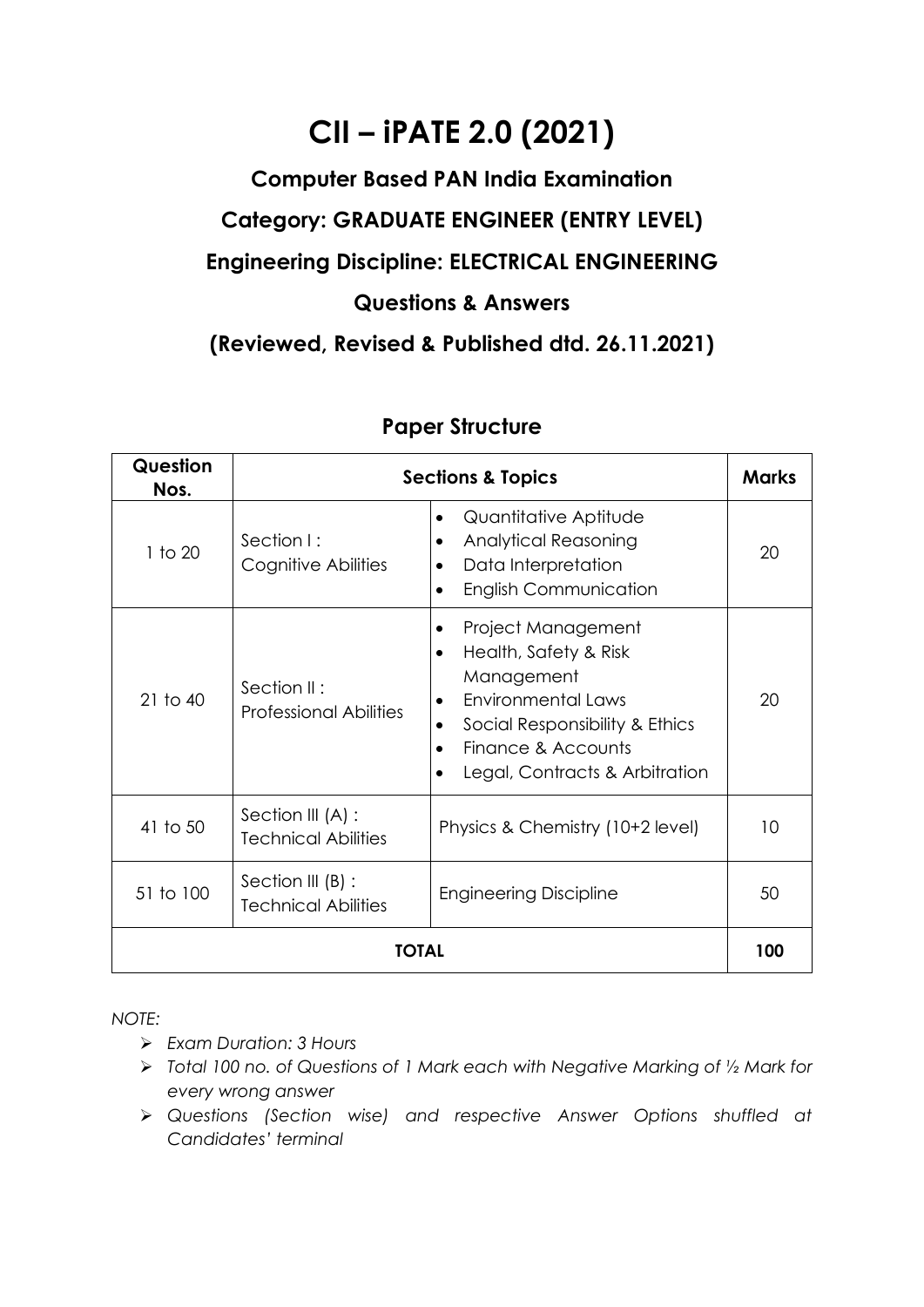| Question<br>No. 1 | Discriminant of a second-degree polynomial with integer coefficients cannot be: |    |    |    |
|-------------------|---------------------------------------------------------------------------------|----|----|----|
| Answer            | A                                                                               | B) | ◡  |    |
| Options           | 43                                                                              | 33 | 68 | 25 |
| Right             | $\forall$                                                                       |    |    |    |
| Answer            |                                                                                 |    |    |    |

| Question<br>No. 2 | How many subsets A of $\{1, 2, 3, 4, 5, 6, 7, 8, 9,$ and $10\}$ have the property that no two<br>elements of A sum to 11? |     |     |     |
|-------------------|---------------------------------------------------------------------------------------------------------------------------|-----|-----|-----|
| Answer            | A                                                                                                                         | B)  |     |     |
| Options           | 1024                                                                                                                      | 512 | 343 | 243 |
| Right             |                                                                                                                           |     |     |     |
| Answer            |                                                                                                                           |     |     |     |

| Question | Viru and Aarti started a car journey from Chandigarh to Delhi, which are 288 km apart. Viru |                                                                                         |            |           |
|----------|---------------------------------------------------------------------------------------------|-----------------------------------------------------------------------------------------|------------|-----------|
| No. 3    | took 12 hours more than Aarti to complete the journey. Had Viru travelled at double his     |                                                                                         |            |           |
|          |                                                                                             | actual speed, he would have taken 4 hours less than Aarti to complete the journey. Find |            |           |
|          | the respective speeds (in km/hr) at which Viru and Aarti travelled.                         |                                                                                         |            |           |
| Answer   | $\mathsf{A}$                                                                                | B)                                                                                      |            | DI        |
| Options  | 14.4 and 9                                                                                  | 14.5 and 28.5                                                                           | 9 and 14.4 | 15 and 20 |
| Right    | С                                                                                           |                                                                                         |            |           |
| Answer   |                                                                                             |                                                                                         |            |           |

| Question<br>No. 4 | The height of a trapezoid whose diagonals are mutually perpendicular is equal to 4. Find<br>the area of the trapezoid if it is known that the length of one of its diagonals is equal to 5. |                    |                   |               |
|-------------------|---------------------------------------------------------------------------------------------------------------------------------------------------------------------------------------------|--------------------|-------------------|---------------|
| Answer            | A                                                                                                                                                                                           | B)                 | ◡                 | D)            |
| Options           | 50/3 square units                                                                                                                                                                           | 100/3 square units | 16/6 square units | None of these |
| Right             | А                                                                                                                                                                                           |                    |                   |               |
| Answer            |                                                                                                                                                                                             |                    |                   |               |

| Question | A polyhedron has faces that are all either triangles or squares. No two square-faces share |       |       |       |
|----------|--------------------------------------------------------------------------------------------|-------|-------|-------|
| No. 5    | an edge, and no two triangular-faces share an edge. What is the ratio of triangular-faces  |       |       |       |
|          | to the number of square-faces?                                                             |       |       |       |
| Answer   | $\mathsf{A}$                                                                               | B)    | ◡     | D)    |
| Options  | 03:04                                                                                      | 04:03 | 01:02 | 04:05 |
| Right    | B                                                                                          |       |       |       |
| Answer   |                                                                                            |       |       |       |

| Question | Your mind likes reading and it actually has a number of important health affects you can't |                                                                                             |                    |              |
|----------|--------------------------------------------------------------------------------------------|---------------------------------------------------------------------------------------------|--------------------|--------------|
| No. 6    |                                                                                            | get in any other way. Reading gives you a unique "pause button" for comprehension.          |                    |              |
|          |                                                                                            | Typically, when you read, you have more time to think. When you watch a film or listen to a |                    |              |
|          |                                                                                            | tape, you don't press that pause button. Reading requires a great deal of concentration,    |                    |              |
|          | which calls your intelligence to action.                                                   |                                                                                             |                    |              |
|          |                                                                                            | The author of this passage would agree that:                                                |                    |              |
| Answer   | $\mathsf{A}$                                                                               | B)                                                                                          | C)                 | D)           |
| Options  | Reading is a good                                                                          | Watching a movie                                                                            |                    |              |
|          | way to relax, since it                                                                     | has the same effect                                                                         |                    |              |
|          | doesn't require that                                                                       | on the intelligence                                                                         | Reading develops   |              |
|          | much thinking.                                                                             | as reading.                                                                                 | your intelligence. | Both A and C |
| Right    | C                                                                                          |                                                                                             |                    |              |
| Answer   |                                                                                            |                                                                                             |                    |              |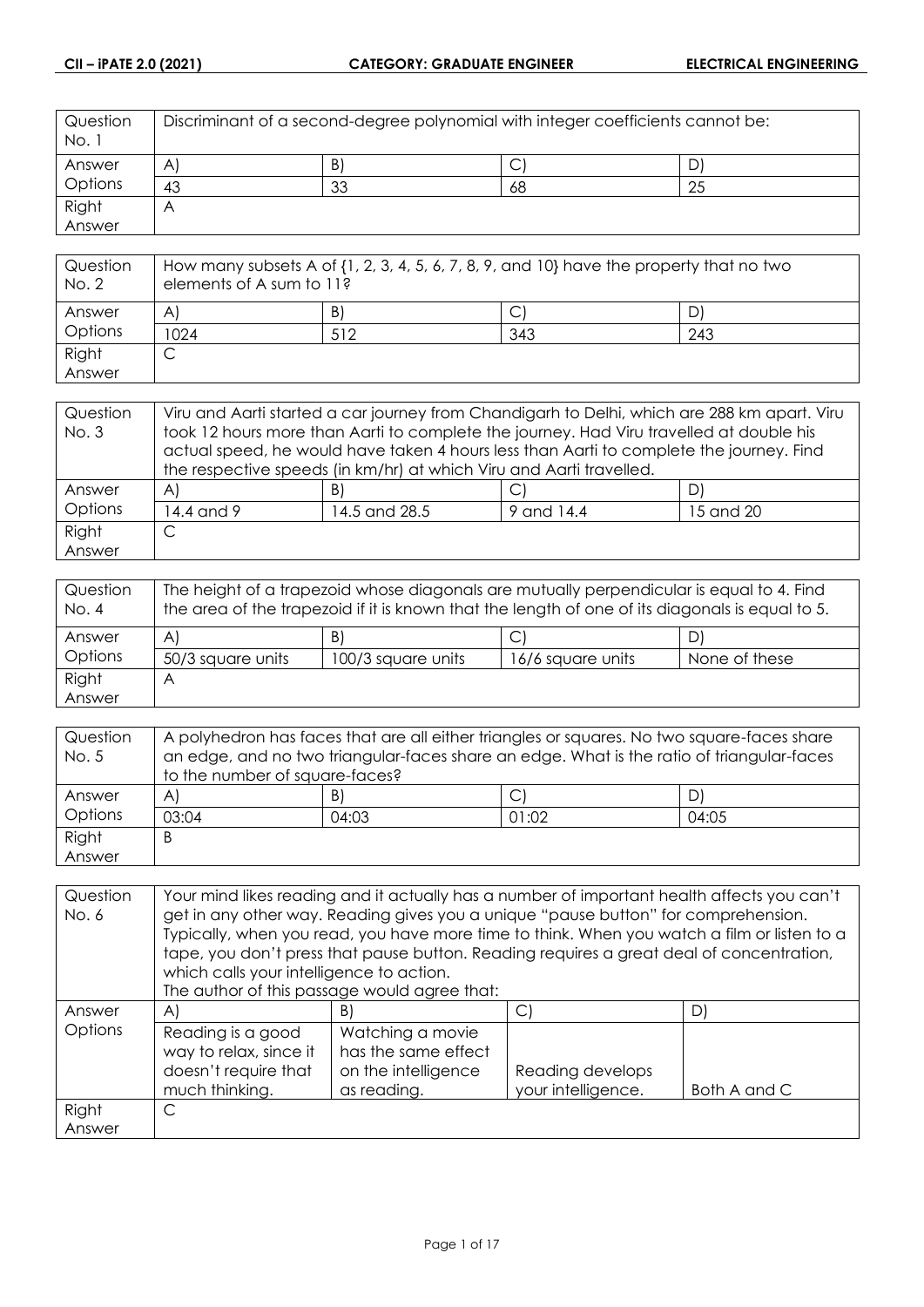| Question | Read the following information carefully and answer the question given below.           |    |                                                                                             |    |
|----------|-----------------------------------------------------------------------------------------|----|---------------------------------------------------------------------------------------------|----|
| No. 7    |                                                                                         |    | P stands 5m west of R. T stands 5m south of Q.T stands 6m east of U. V stands 2m west of Q. |    |
|          | A stands 2m south of U. V stands 3m north of R. If G stands 7m east of P, then in which |    |                                                                                             |    |
|          | direction does G stands with respect to T?                                              |    |                                                                                             |    |
| Answer   | A)                                                                                      | B) |                                                                                             | D) |
| Options  | West<br>South<br>North<br>East                                                          |    |                                                                                             |    |
| Right    | D                                                                                       |    |                                                                                             |    |
| Answer   |                                                                                         |    |                                                                                             |    |

| Question<br>No. 8 | The French Revolution began in 1789 and ended in the late 1790s with the ascent of<br>Napoleon Bonaparte. During this period, French citizens razed and redesigned their<br>country's political landscape, uprooting centuries-old institutions such as absolute<br>monarchy and the feudal system. Like the American Revolution before it, the French<br>Revolution was influenced by Enlightenment ideals, particularly the concepts of popular |                                                          |                                                                            |                                                 |
|-------------------|---------------------------------------------------------------------------------------------------------------------------------------------------------------------------------------------------------------------------------------------------------------------------------------------------------------------------------------------------------------------------------------------------------------------------------------------------|----------------------------------------------------------|----------------------------------------------------------------------------|-------------------------------------------------|
|                   | sovereignty and inalienable rights.<br>From this passage it can be concluded that:                                                                                                                                                                                                                                                                                                                                                                |                                                          |                                                                            |                                                 |
| Answer            | AI                                                                                                                                                                                                                                                                                                                                                                                                                                                | B)                                                       | C                                                                          | D)                                              |
| Options           | The French<br>revolution began<br>before the Russian<br>Revolution.                                                                                                                                                                                                                                                                                                                                                                               | In the French<br>Revolution their<br>monarch was killed. | The American<br>Revolution<br>happened before<br>the French<br>Revolution. | Napoleon initiated<br>the French<br>Revolution. |
| Right             | $\mathsf{C}$                                                                                                                                                                                                                                                                                                                                                                                                                                      |                                                          |                                                                            |                                                 |
| Answer            |                                                                                                                                                                                                                                                                                                                                                                                                                                                   |                                                          |                                                                            |                                                 |

| Question | A, B, C, D and E are sitting on a bench. A is sitting next to B, C is sitting next to D, D is not |                 |                 |                 |
|----------|---------------------------------------------------------------------------------------------------|-----------------|-----------------|-----------------|
| No. 9    | sitting with E who is on the left end of the bench. C is on the second position from the right.   |                 |                 |                 |
|          | A is to the right of B and E. A and C are sitting together. In which position A is sitting?       |                 |                 |                 |
| Answer   | $\mathsf{A}$                                                                                      | B)              | ◡               | D)              |
| Options  | Between B and C                                                                                   | Between E and D | Between B and D | Between C and E |
| Right    | Α                                                                                                 |                 |                 |                 |
| Answer   |                                                                                                   |                 |                 |                 |

| Question<br>No. 10 | A, P, R, X, S and Z are sitting in a row. S and Z are in the centre. A and P are at the ends. R is<br>sitting to the left of A. Who is to the right of P? |    |  |   |
|--------------------|-----------------------------------------------------------------------------------------------------------------------------------------------------------|----|--|---|
| Answer             | A                                                                                                                                                         | B) |  | D |
| Options            |                                                                                                                                                           |    |  |   |
| Right              |                                                                                                                                                           |    |  |   |
| Answer             |                                                                                                                                                           |    |  |   |

| Question<br>No. 11 | In the following question choose the word which is the exact OPPOSITE of the given word.<br><b>STRINGENT</b> |          |         |         |
|--------------------|--------------------------------------------------------------------------------------------------------------|----------|---------|---------|
| Answer             | A                                                                                                            | B)       |         |         |
| Options            | Magnanimous                                                                                                  | Vehement | General | Lenient |
| Right              |                                                                                                              |          |         |         |
| Answer             |                                                                                                              |          |         |         |

| Question<br>No. 12 | Some proverbs/idioms are given below together with their meanings. Choose the correct<br>meaning of proverb/idiom.<br>To catch a tartar |                                |                       |                                                          |
|--------------------|-----------------------------------------------------------------------------------------------------------------------------------------|--------------------------------|-----------------------|----------------------------------------------------------|
| Answer             | A                                                                                                                                       | B)                             | J                     |                                                          |
| Options            | To trap wanted<br>criminal with great<br>difficulty                                                                                     | To catch a<br>dangerous person | To meet with disaster | To deal with a person<br>who is more than<br>one's match |
| Right              | D                                                                                                                                       |                                |                       |                                                          |
| Answer             |                                                                                                                                         |                                |                       |                                                          |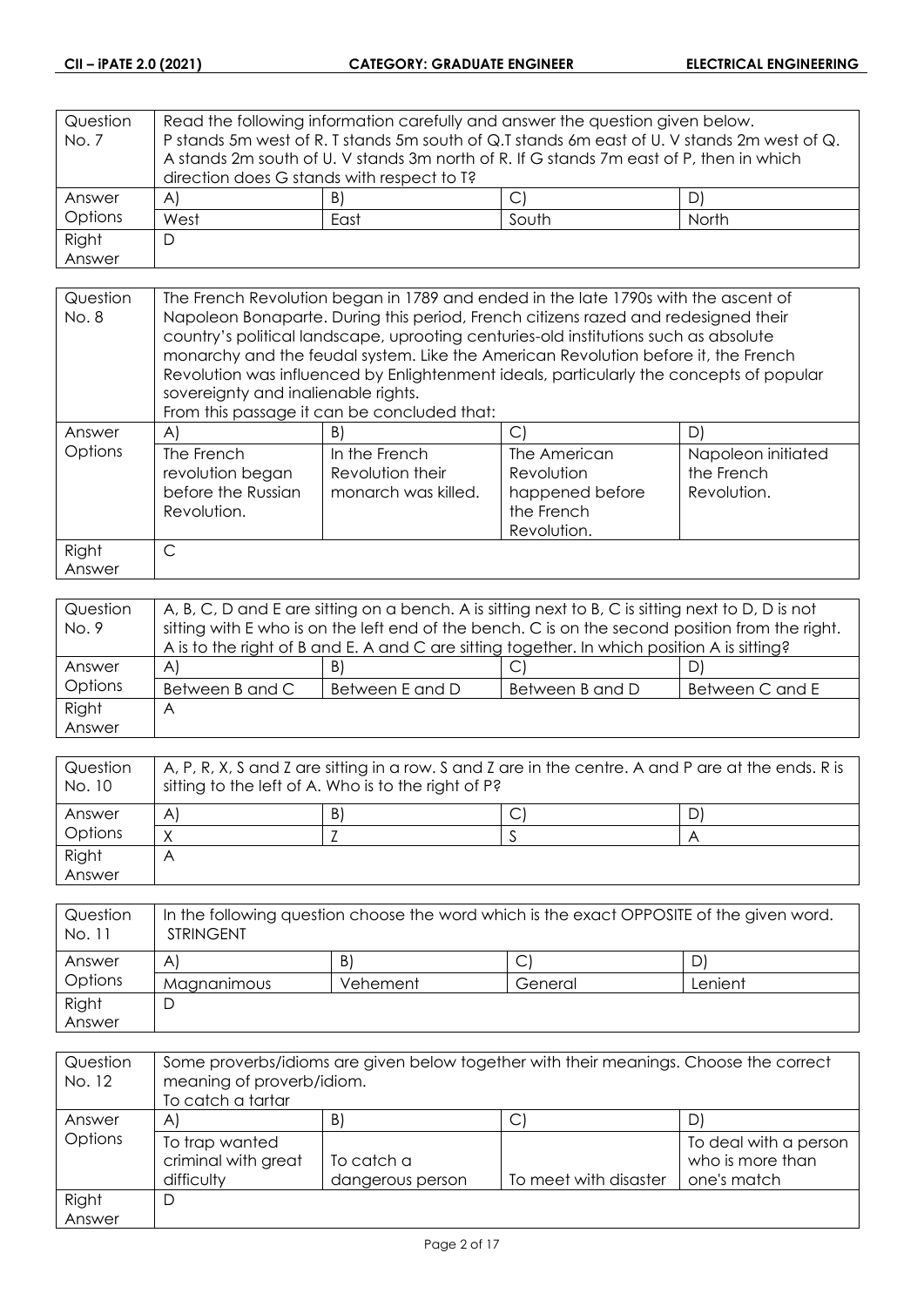| Question<br>No. 13 | Which of the phrases A), B), C) and D) given below each sentence should replace the<br>word/phrase printed in bold in the sentence to make it grammatically correct? If the<br>sentence is correct as it is given and no correction is required, mark (E) as the answer.<br>Since the girl did not want to be disturbed while studying, she left the phone off hooks. |              |             |              |
|--------------------|-----------------------------------------------------------------------------------------------------------------------------------------------------------------------------------------------------------------------------------------------------------------------------------------------------------------------------------------------------------------------|--------------|-------------|--------------|
| Answer             | $\forall$                                                                                                                                                                                                                                                                                                                                                             | B)           |             |              |
| Options            | of hook                                                                                                                                                                                                                                                                                                                                                               | for the hook | off hooking | off the hook |
| Right              | D                                                                                                                                                                                                                                                                                                                                                                     |              |             |              |
| Answer             |                                                                                                                                                                                                                                                                                                                                                                       |              |             |              |

| Question<br>No. 14 | In the following question choose the word which is the exact OPPOSITE of the given word.<br><b>FICKLE</b> |         |           |        |
|--------------------|-----------------------------------------------------------------------------------------------------------|---------|-----------|--------|
| Answer             | A                                                                                                         | B)      |           | D      |
| Options            | Courageous                                                                                                | Sincere | Steadfast | Humble |
| Right              | ◡                                                                                                         |         |           |        |
| Answer             |                                                                                                           |         |           |        |

| Question<br>No. 15 | In question below, the passage consists of six sentences. The first and sixth sentence are<br>given in the correct places. The middle four sentences in each have been removed and<br>jumbled up. These are labelled as P, Q, R and S. Find out the proper order for the four<br>sentences. |                                                                         |                                                                                                |      |
|--------------------|---------------------------------------------------------------------------------------------------------------------------------------------------------------------------------------------------------------------------------------------------------------------------------------------|-------------------------------------------------------------------------|------------------------------------------------------------------------------------------------|------|
|                    | <b>S1</b> : In the middle of one side of the square sits the Chairman of the committee, the most<br>important person in the room.                                                                                                                                                           |                                                                         |                                                                                                |      |
|                    |                                                                                                                                                                                                                                                                                             | <b>P:</b> For a committee is not just a mere collection of individuals. |                                                                                                |      |
|                    | <b>Q</b> : On him rests much of the responsibility for the success or failure of the committee.                                                                                                                                                                                             |                                                                         |                                                                                                |      |
|                    |                                                                                                                                                                                                                                                                                             |                                                                         | <b>R:</b> While this is happening, we have an opportunity to get the 'feel' of this committee. |      |
|                    |                                                                                                                                                                                                                                                                                             |                                                                         | S: As the meeting opens, he runs briskly through a number of formalities.                      |      |
|                    | <b>S6:</b> From the moment its members meet, it begins to have a sort nebulous life of its own.                                                                                                                                                                                             |                                                                         |                                                                                                |      |
|                    | The Proper sequence should be:                                                                                                                                                                                                                                                              |                                                                         |                                                                                                |      |
| Answer             | A)                                                                                                                                                                                                                                                                                          | B)                                                                      | $\vert$ $\vert$                                                                                | D)   |
| Options            | <b>RSQP</b>                                                                                                                                                                                                                                                                                 | QSRP                                                                    | SQPR                                                                                           | PQRS |
| Right<br>Answer    | B                                                                                                                                                                                                                                                                                           |                                                                         |                                                                                                |      |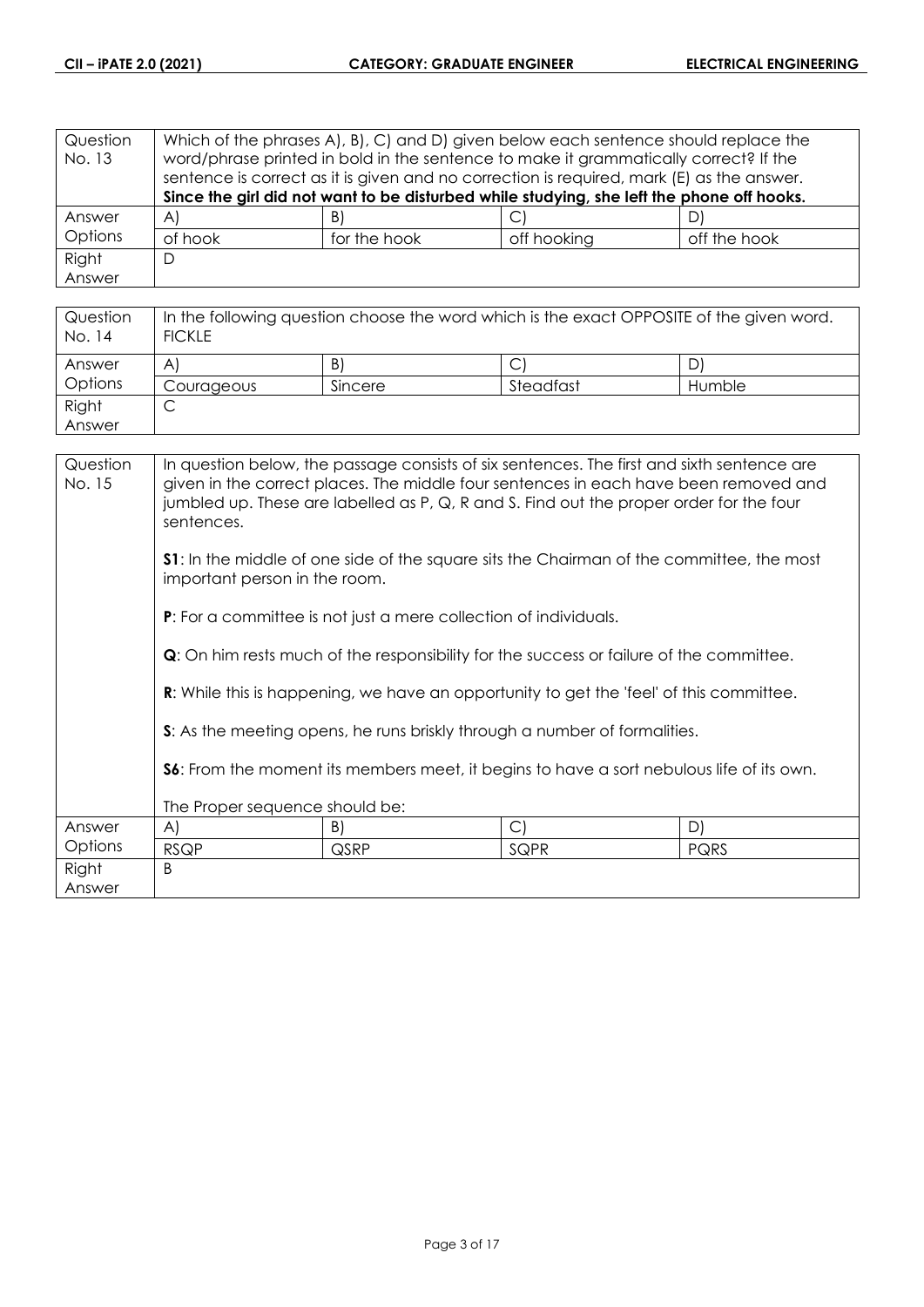## **Question Question nos. 16 to 20:** No. 16 Following bar chart represents the number of people in 6 different villages (A, B, C, D, E and F) and the tabular column depicts the ratio of literate to illiterate people and percentage of male living in those villages. Number of people living in six villages 3500 3000 2500 2000 1500  $1000$ 50 Villages | Literate : Illiterate | % of male Ť  $\frac{1}{13}$  $\overline{11}$ If 40% of the female from village B is literate, then what is the percentage of male, who is illiterate from village B? Answer A)  $|B|$   $|C|$   $|D|$ **Options** 38% 35% 37% cannot be determined Right C Answer

| Question<br>No. 17 | What is the percentage of literate people in all the six villages together? |     |     |                         |
|--------------------|-----------------------------------------------------------------------------|-----|-----|-------------------------|
| Answer             | A                                                                           | B.  |     |                         |
| Options            | 55%                                                                         | 53% | 51% | cannot be<br>determined |
| Right              | B                                                                           |     |     |                         |
| Answer             |                                                                             |     |     |                         |

| Question<br>No. 18 | What is the ratio between numbers of illiterate people from villages B, C & D to number of<br>females from villages A, E & F? |         |         |         |
|--------------------|-------------------------------------------------------------------------------------------------------------------------------|---------|---------|---------|
| Answer             | A                                                                                                                             | B)      |         | D)      |
| Options            | 320:527                                                                                                                       | 527:330 | 330:527 | 527:320 |
| Right              |                                                                                                                               |         |         |         |
| Answer             |                                                                                                                               |         |         |         |

| Question<br>No. 19 | If 3% of female from village D & 5% of female from village E are literate then what is the<br>total number of literate males from D & F together? |      |      |                         |
|--------------------|---------------------------------------------------------------------------------------------------------------------------------------------------|------|------|-------------------------|
| Answer             | $\mathsf{A}$                                                                                                                                      | B)   |      | D)                      |
| Options            | 823                                                                                                                                               | 1723 | 1623 | cannot be<br>determined |
| Right<br>Answer    | D                                                                                                                                                 |      |      |                         |

| Question<br>No. 20 | The number of females from villages A & C is how much percentage more or less than<br>number of females from villages D & F? |        |        |        |
|--------------------|------------------------------------------------------------------------------------------------------------------------------|--------|--------|--------|
| Answer             | A                                                                                                                            | B.     |        |        |
| Options            | 25.72%                                                                                                                       | 25.76% | 24.76% | 24.72% |
| Right              | ◡                                                                                                                            |        |        |        |
| Answer             |                                                                                                                              |        |        |        |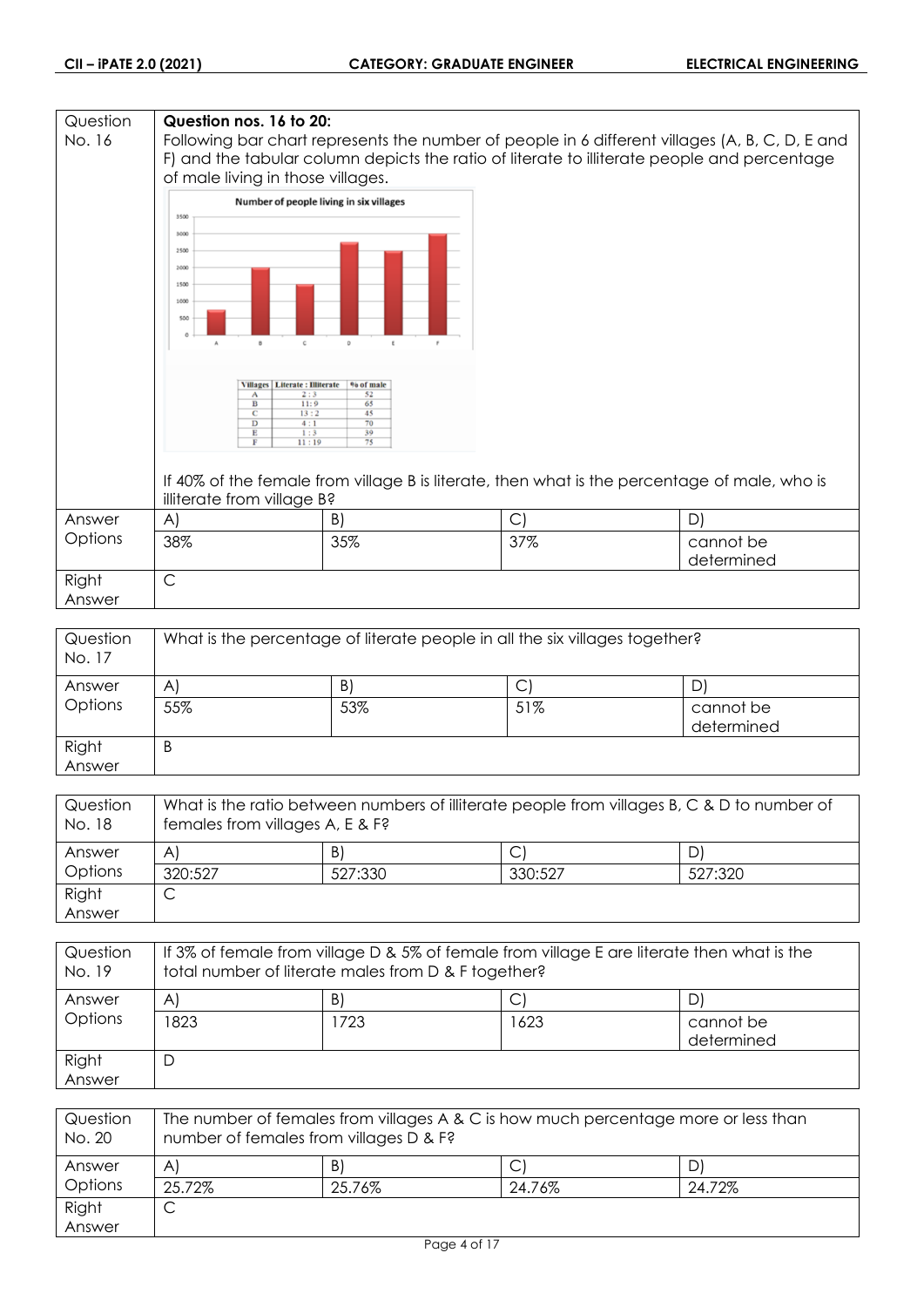| Question<br>No. 21 | A project plan results in a project schedule seems to be too long. If the project network<br>diagram cannot change but extra personnel resources is available, what is the best thing<br>to do? |                     |                   |                  |
|--------------------|-------------------------------------------------------------------------------------------------------------------------------------------------------------------------------------------------|---------------------|-------------------|------------------|
| Answer             | $\mathsf{A}$                                                                                                                                                                                    | B)                  | J                 |                  |
| Options            | Fast track the<br>project                                                                                                                                                                       | Level the resources | Crash the project | Any other option |
| Right              | С                                                                                                                                                                                               |                     |                   |                  |
| Answer             |                                                                                                                                                                                                 |                     |                   |                  |

| Question<br>No. 22 | Which of the following is not Project Management's goal |                                                                    |                                                                       |                                           |
|--------------------|---------------------------------------------------------|--------------------------------------------------------------------|-----------------------------------------------------------------------|-------------------------------------------|
| Answer             | A                                                       | B)                                                                 | C                                                                     |                                           |
| Options            | Keeping overall cost<br>within the budget               | Delivering the<br>project/goods to the<br>client at agreed<br>time | Maintaining a<br>satisfactory and well-<br>functioning<br>development | Avoiding<br>customer/client<br>complaints |
| Right<br>Answer    | D                                                       |                                                                    |                                                                       |                                           |

| Question<br>No. 23 | You have recently been named as Project Manager of a new project under a Contract.<br>The Project Management Unit (PMU) gave you the contract signed by the Customer and a<br>Statement of Work and asked you to go on with initiation. Which document should you<br>develop next? |                    |                        |                 |
|--------------------|------------------------------------------------------------------------------------------------------------------------------------------------------------------------------------------------------------------------------------------------------------------------------------|--------------------|------------------------|-----------------|
| Answer             | A                                                                                                                                                                                                                                                                                  | B)                 | C                      | D               |
| Options            | Project Manager<br>Plan                                                                                                                                                                                                                                                            | Milestone Schedule | <b>Project Charter</b> | Scope Statement |
| Right              |                                                                                                                                                                                                                                                                                    |                    |                        |                 |
| Answer             |                                                                                                                                                                                                                                                                                    |                    |                        |                 |

| Question<br>No. 24 | The analysis tool for a quality problem that involves selecting the problem, identifying major<br>categories of potential causes and associating likely specific causes is |                  |                 |            |
|--------------------|----------------------------------------------------------------------------------------------------------------------------------------------------------------------------|------------------|-----------------|------------|
| Answer             | A'                                                                                                                                                                         | B)               |                 |            |
| Options            | Pareto chart                                                                                                                                                               | Fishbone diagram | Scatter diagram | Check list |
| Right              | B                                                                                                                                                                          |                  |                 |            |
| Answer             |                                                                                                                                                                            |                  |                 |            |

| Question<br>No. 25 | The Occupational Safety & Health Administration requires employers to have Hearing<br>Conservation Plans if the average 8-hour noise exposure is more than |        |          |       |
|--------------------|------------------------------------------------------------------------------------------------------------------------------------------------------------|--------|----------|-------|
| Answer             | A                                                                                                                                                          | B)     |          |       |
| Options            | 1000 dB                                                                                                                                                    | 500 dB | $105$ dB | 85 dB |
| Right              |                                                                                                                                                            |        |          |       |
| Answer             |                                                                                                                                                            |        |          |       |

| Question<br>No. 26 | Ammonia becomes an immediate danger to your life and health when it is present at the<br>following level or greater |        |         |          |
|--------------------|---------------------------------------------------------------------------------------------------------------------|--------|---------|----------|
| Answer             | A                                                                                                                   | B.     |         |          |
| Options            | 10 ppm                                                                                                              | 30 ppm | 300 ppm | 1000 ppm |
| Right              |                                                                                                                     |        |         |          |
| Answer             |                                                                                                                     |        |         |          |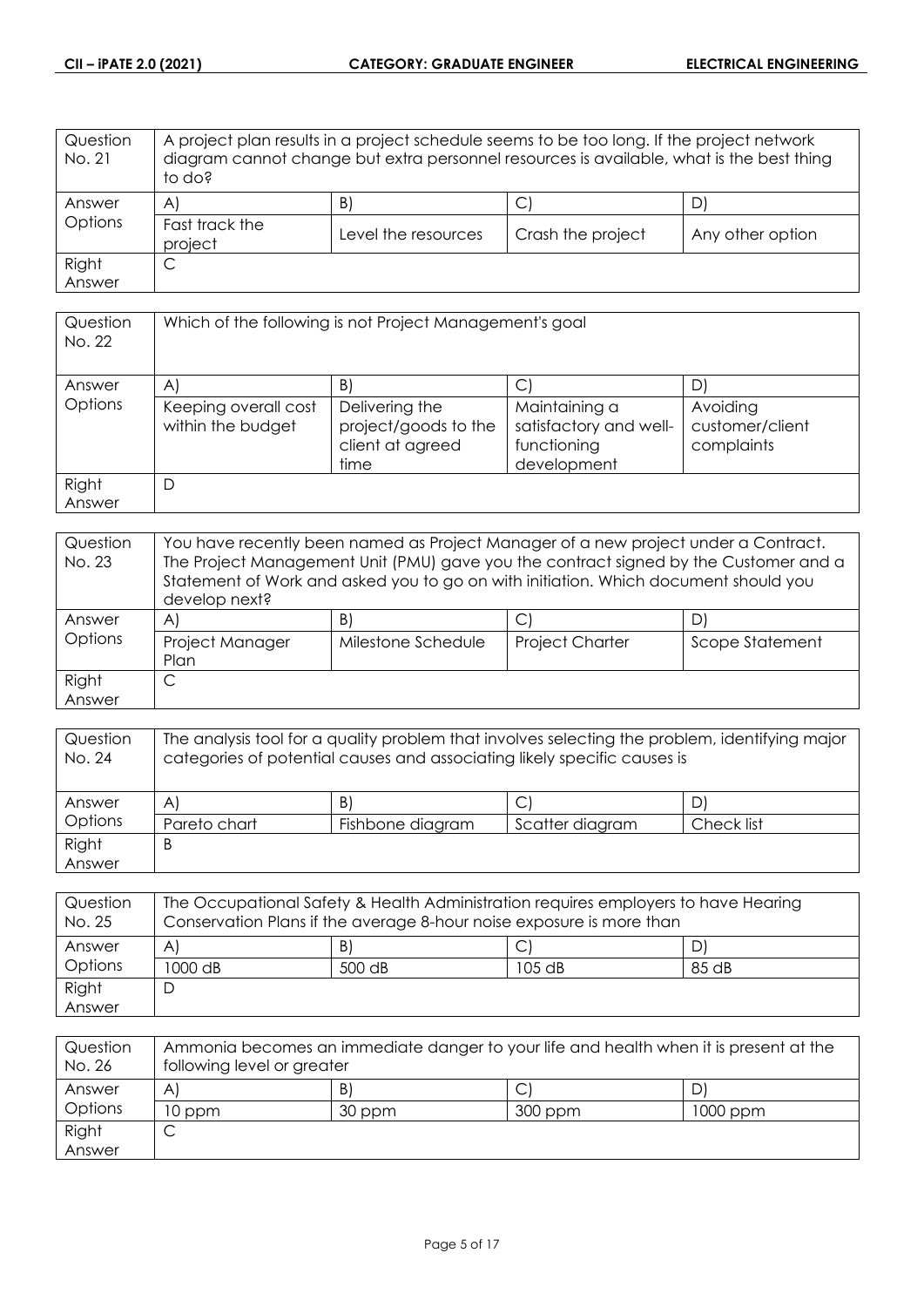| Question<br>No. 27 | Exposure to high levels of noise can lead to which of the following: |                              |                 |                  |
|--------------------|----------------------------------------------------------------------|------------------------------|-----------------|------------------|
| Answer             | A                                                                    | B                            | ◡               |                  |
| Options            | High blood pressure                                                  | Gastrointestinal<br>problems | Chronic fatigue | All of the above |
| Right              |                                                                      |                              |                 |                  |
| Answer             |                                                                      |                              |                 |                  |

| Question<br>No. 28 | Which type of fire extinguishing system is most commonly used to protect areas containing<br>valuable equipment such as data processing rooms, telecommunications switches, and<br>process control rooms? |                                         |                               |                                              |
|--------------------|-----------------------------------------------------------------------------------------------------------------------------------------------------------------------------------------------------------|-----------------------------------------|-------------------------------|----------------------------------------------|
| Answer<br>Options  | A<br>Fixed extinguishing<br>systems                                                                                                                                                                       | B)<br>Portable<br>extinguishing systems | Hose extinguishing<br>systems | It's up to the<br>discretion the<br>employer |
| Right<br>Answer    | A                                                                                                                                                                                                         |                                         |                               |                                              |

| Question<br>No. 29 | If you need to wear glasses with your eye or face protection, which of the following options<br>is acceptable                                           |                                                              |                                                                                              |                  |
|--------------------|---------------------------------------------------------------------------------------------------------------------------------------------------------|--------------------------------------------------------------|----------------------------------------------------------------------------------------------|------------------|
| Answer             | $\mathsf{A}$                                                                                                                                            | B)                                                           | С                                                                                            | D                |
| Options            | Wearing prescription<br>spectacles with side<br>shields and<br>protective lenses<br>that meet safety<br>requirements and<br>also correct your<br>vision | Wearing goggles<br>that fit comfortably<br>over your glasses | Wearing goggles<br>that have corrective<br>lenses mounted<br>behind the<br>protective lenses | All of the above |
| Right<br>Answer    | D                                                                                                                                                       |                                                              |                                                                                              |                  |

| Question | Under which Section of Environment Pollution Act, the CPCB can issue the directions |            |            |           |
|----------|-------------------------------------------------------------------------------------|------------|------------|-----------|
| No. 30   | directly to industries                                                              |            |            |           |
| Answer   | A                                                                                   | B)         |            | DI        |
| Options  | Section 16                                                                          | Section 18 | Section 11 | Section 5 |
| Right    | C                                                                                   |            |            |           |
| Answer   |                                                                                     |            |            |           |

| Question<br>No. 31 | Which of these divisions of Pollution Control Implementation deals with Air Polluting<br>Industries |            |             |           |
|--------------------|-----------------------------------------------------------------------------------------------------|------------|-------------|-----------|
| Answer             | A                                                                                                   | B)         | C           |           |
| Options            | $PCI -$                                                                                             | $PCI - II$ | $PCI - III$ | SSI & Law |
| Right              | B                                                                                                   |            |             |           |
| Answer             |                                                                                                     |            |             |           |

| Question<br>No. 32 | The Kyoto Protocol is an international treaty which extends the United Nations<br>Framework Convention on Climate Change (UNFCCC). In which year the convention<br>held? |      |      |      |
|--------------------|--------------------------------------------------------------------------------------------------------------------------------------------------------------------------|------|------|------|
| Answer             | $\mathsf{A}^{\mathsf{c}}$                                                                                                                                                | B)   |      |      |
| Options            | 1987                                                                                                                                                                     | 1995 | 1992 | 1997 |
| Right              | C                                                                                                                                                                        |      |      |      |
| Answer             |                                                                                                                                                                          |      |      |      |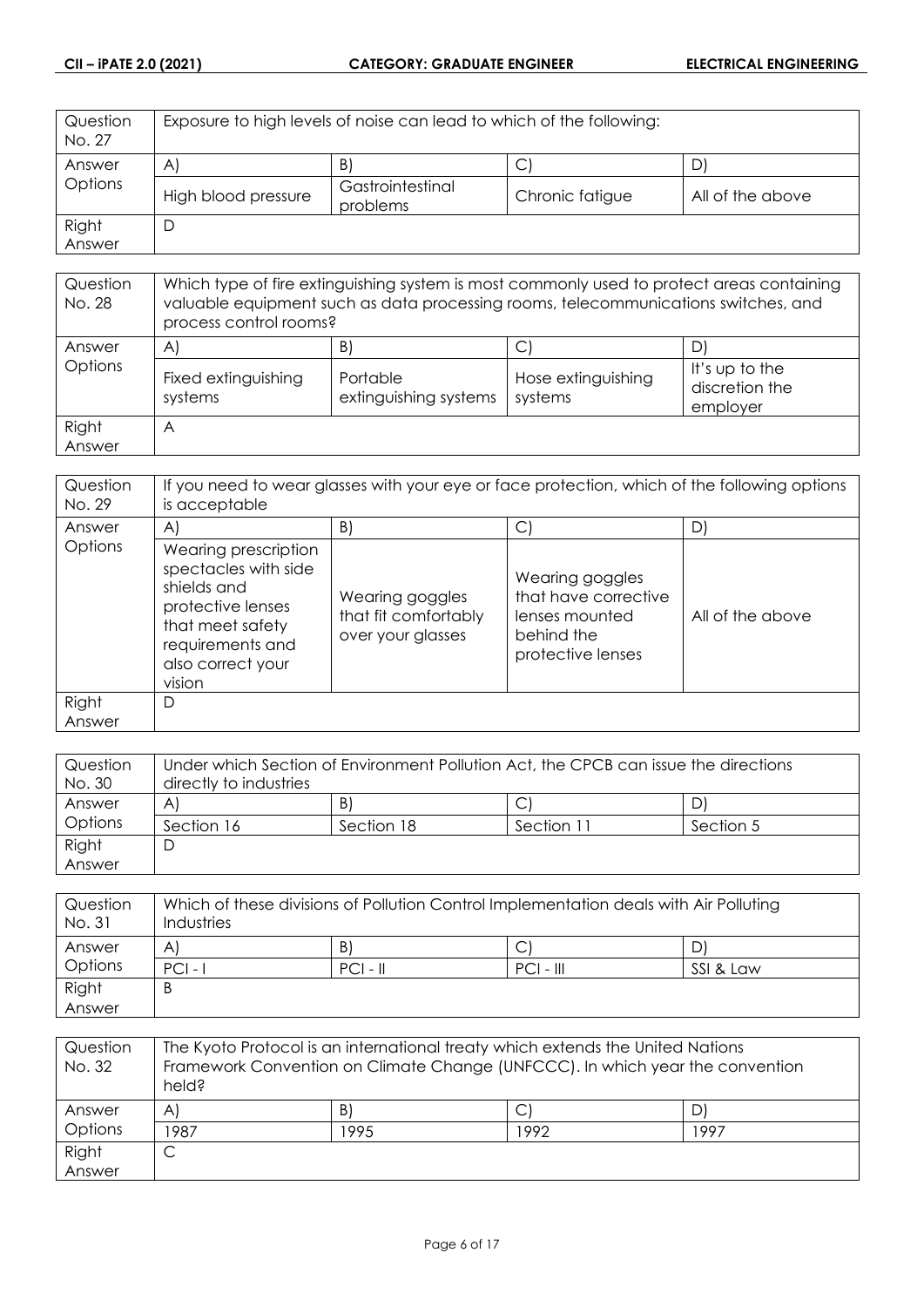| Question<br>No. 33 |                                                                             | What is the harm from manipulation of Earth's Ozone layer? |                                                                               |                                                                     |
|--------------------|-----------------------------------------------------------------------------|------------------------------------------------------------|-------------------------------------------------------------------------------|---------------------------------------------------------------------|
| Answer             | $\mathsf{A}^{\mathsf{c}}$                                                   | B                                                          |                                                                               | D'                                                                  |
| Options            | The average<br>temperature of<br>Earth's surface will<br>increase gradually | The Oxygen content<br>of the atmosphere<br>will decrease   | Increased amount of<br>Ultraviolet radiation<br>will reach earth's<br>surface | Sea level will rise as<br>the polar ice caps<br>will gradually melt |
| Right              | C                                                                           |                                                            |                                                                               |                                                                     |
| Answer             |                                                                             |                                                            |                                                                               |                                                                     |

| Question<br>No. 34 | Which of the following would not represent the cash outflows for the business? |                      |                     |                     |
|--------------------|--------------------------------------------------------------------------------|----------------------|---------------------|---------------------|
| Answer             | $\mathsf{A}^{\prime}$                                                          | B.                   |                     |                     |
| Options            | Purchase of building                                                           | The sale of land for | Retirement of long- | The payment of cash |
|                    | for cash                                                                       | cash                 | term debt           | for dividends       |
| Right              | B                                                                              |                      |                     |                     |
| Answer             |                                                                                |                      |                     |                     |

| Question<br>No. 35 | Which one of the following tangible fixed assets would not normally be depreciated? |           |      |           |
|--------------------|-------------------------------------------------------------------------------------|-----------|------|-----------|
| Answer             | A                                                                                   | B.        |      | D         |
| Options            | <b>Buildings</b>                                                                    | Machinery | Land | Equipment |
| Right              | ◡                                                                                   |           |      |           |
| Answer             |                                                                                     |           |      |           |

| Question | A Profit is earned if? |                |                     |                |
|----------|------------------------|----------------|---------------------|----------------|
| No. 36   |                        |                |                     |                |
| Answer   | A                      | B              | ◡                   |                |
| Options  | Assets exceed          | Income exceeds | Cash Inflow exceeds | Income exceeds |
|          | Expenditure            | Expenditure    | Cash Outflow        | Liabilities    |
| Right    | B                      |                |                     |                |
| Answer   |                        |                |                     |                |

| Question<br>No. 37 | Which of the following budgets is normally prepared first? |              |                  |                 |
|--------------------|------------------------------------------------------------|--------------|------------------|-----------------|
| Answer             | B)<br>D<br>$\mathsf{A}$                                    |              |                  |                 |
| Options            |                                                            |              | ◡<br>Merchandise | Selling expense |
|                    | Cash budget                                                | Sales budget | purchases budget | budget          |
| Right              | B                                                          |              |                  |                 |
| Answer             |                                                            |              |                  |                 |

| Question<br>No. 38 | What is the correct sequence in the formation of a contract? |                                                    |                                                    |                                                    |
|--------------------|--------------------------------------------------------------|----------------------------------------------------|----------------------------------------------------|----------------------------------------------------|
| Answer             | $\mathsf{A}^{\prime}$                                        | B                                                  |                                                    | D                                                  |
| Options            | Offer, acceptance,<br>agreement,<br>consideration.           | Agreement,<br>consideration, offer,<br>acceptance. | Offer, agreement,<br>consideration,<br>acceptance. | Offer, acceptance,<br>consideration,<br>agreement. |
| Right              | D                                                            |                                                    |                                                    |                                                    |
| Answer             |                                                              |                                                    |                                                    |                                                    |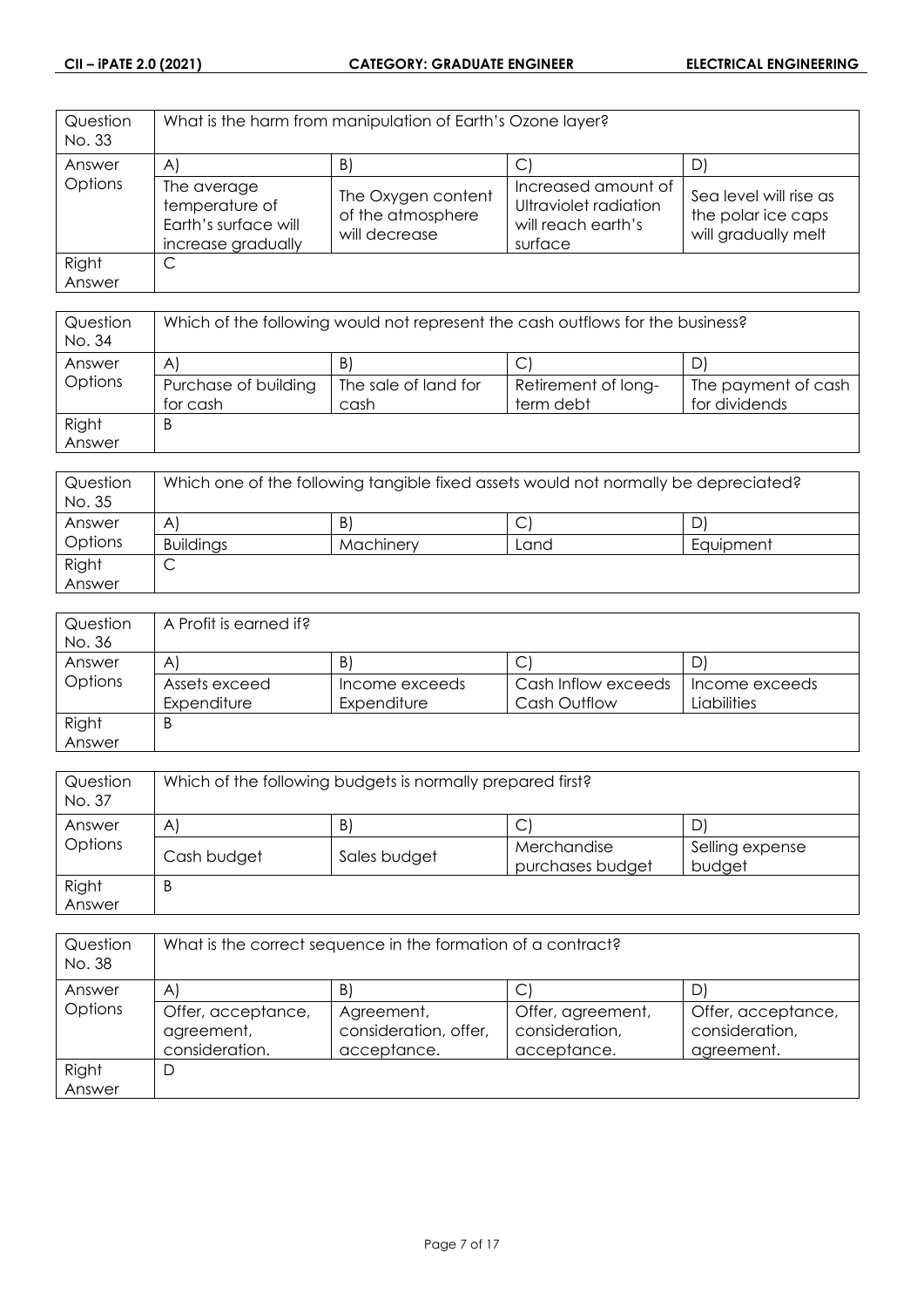| Question<br>No. 39 | Which of the following answers is most accurate description of arbitration?                        |                                                                                                                              |                                                                                      |                                                                                        |
|--------------------|----------------------------------------------------------------------------------------------------|------------------------------------------------------------------------------------------------------------------------------|--------------------------------------------------------------------------------------|----------------------------------------------------------------------------------------|
| Answer             | $\mathsf{A}$                                                                                       | $\vert B \vert$                                                                                                              | C.                                                                                   | D)                                                                                     |
| Options            | An informal meeting<br>between the parties<br>involving a<br>discussion to sort out<br>the dispute | An adjucative<br>process where the<br>parties submit their<br>disputes for a<br>binding decision to<br>an impartial tribunal | A meeting between<br>the parties where an<br>impartial third party<br>gives decision | An impartial umpire<br>selected to decide<br>after hearing the<br>dispute from parties |
| Right<br>Answer    | B                                                                                                  |                                                                                                                              |                                                                                      |                                                                                        |

| Question<br>No. 40 | Which of the following answers is not type of alternative dispute resolution? |                   |              |           |
|--------------------|-------------------------------------------------------------------------------|-------------------|--------------|-----------|
| Answer             | A'                                                                            | B                 |              |           |
| Options            | Arbitration                                                                   | Court proceedings | Conciliation | Mediation |
| Right              | B                                                                             |                   |              |           |
| Answer             |                                                                               |                   |              |           |

| Question<br>No. 41 | The equation of state for n moles of an ideal gas is PV =nRT, where R is the universal gas<br>constant and all other quantities have their usual meanings. What are the dimensions of R? |                                  |                             |                     |
|--------------------|------------------------------------------------------------------------------------------------------------------------------------------------------------------------------------------|----------------------------------|-----------------------------|---------------------|
| Answer<br>Options  | A<br>M <sup>o</sup> LT-2 K-1 mol-1                                                                                                                                                       | B<br>$M^{0}[2T-2K^{-1}mol^{-1}]$ | $ML^{2}T-2$ K $-1$ mol $-1$ | $ML-2T-2$ K-1 mol-1 |
| Right<br>Answer    | ◡                                                                                                                                                                                        |                                  |                             |                     |

| Question<br>No. 42 | A cylindrical tube open at both ends has fundamental frequency n. If one of the ends is<br>closed, the fundamental frequency will become |    |     |    |
|--------------------|------------------------------------------------------------------------------------------------------------------------------------------|----|-----|----|
| Answer             | A                                                                                                                                        | B) | . J | D' |
| Options            | n/2                                                                                                                                      | 2n | 4n  |    |
| Right              |                                                                                                                                          |    |     |    |
| Answer             |                                                                                                                                          |    |     |    |

| Question<br>No. 43 | The speed of sound in a gas is V and the root mean square speed of the gas molecules is<br>$V_{rms}$ . If the ratio of the specific heats of the gas is 1.5, then the ratio of V: $V_{rms}$ will be |              |       |      |
|--------------------|-----------------------------------------------------------------------------------------------------------------------------------------------------------------------------------------------------|--------------|-------|------|
| Answer             | A                                                                                                                                                                                                   | $\mathsf{B}$ |       |      |
| Options            | :2                                                                                                                                                                                                  | 1:3          | l :√2 | 1:√3 |
| Right              |                                                                                                                                                                                                     |              |       |      |
| Answer             |                                                                                                                                                                                                     |              |       |      |

| Question<br>No. 44 | Which of the following phenomena gives evidence of the molecular structure of the<br>matter? |                  |             |              |
|--------------------|----------------------------------------------------------------------------------------------|------------------|-------------|--------------|
| Answer             | Α                                                                                            | $\vert B \vert$  | C           |              |
| Options            | Brownian motion                                                                              | <b>Diffusion</b> | Evaporation | All of these |
| Right              | ◡                                                                                            |                  |             |              |
| Answer             |                                                                                              |                  |             |              |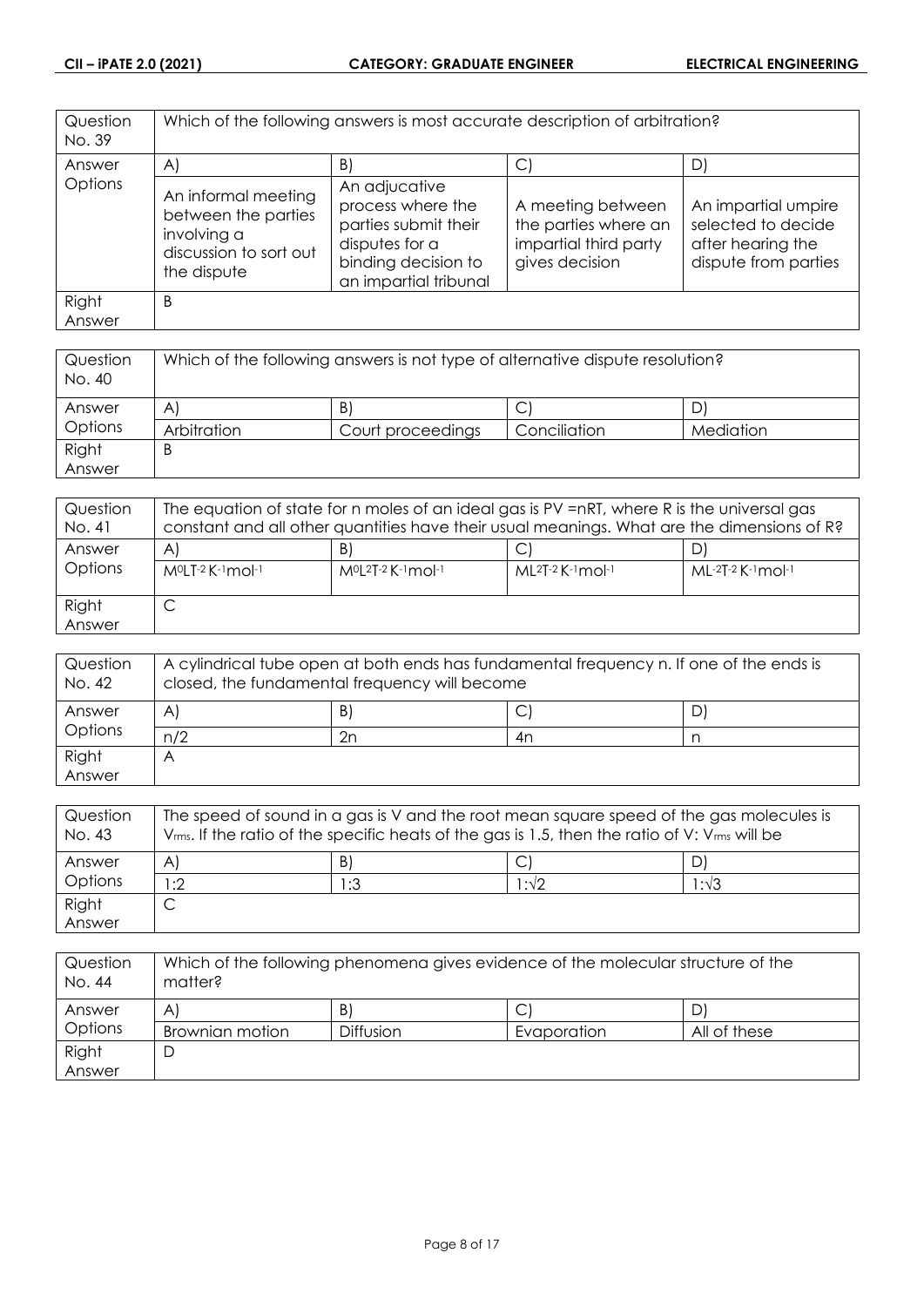| Question | Starting with the same initial conditions, an ideal gas expands from volume $V_1$ to $V_2$ in three |                   |                   |                   |
|----------|-----------------------------------------------------------------------------------------------------|-------------------|-------------------|-------------------|
| No. 45   | different ways. The work done by the gas is $W_1$ if the process is purely isobaric, $W_2$ if the   |                   |                   |                   |
|          | process is purely isochoric and W <sub>3</sub> if the process is purely adiabatic. Then             |                   |                   |                   |
| Answer   | $\mathsf{A}$                                                                                        | B)                |                   | D'                |
| Options  | $W_1 > W_2 > W_3$                                                                                   | $W_2 > W_1 > W_3$ | $W_1 > W_3 > W_2$ | $W_3 > W_1 > W_2$ |
| Right    | С                                                                                                   |                   |                   |                   |
| Answer   |                                                                                                     |                   |                   |                   |

| Question<br>No. 46 | A vessel contains a mixture of 1 mole of oxygen and two moles of nitrogen at 300K. The<br>ratio of the rotational kinetic energy per $O_2$ molecule to that per $N_2$ molecule is |      |     |                                                             |
|--------------------|-----------------------------------------------------------------------------------------------------------------------------------------------------------------------------------|------|-----|-------------------------------------------------------------|
| Answer             | A                                                                                                                                                                                 | B)   |     |                                                             |
| Options            | 1:1                                                                                                                                                                               | l :2 | 2:1 | Depends on the<br>moment of inertia of<br>the two molecules |
| Right<br>Answer    | $\forall$                                                                                                                                                                         |      |     |                                                             |

| Question | In a test experiment on a model aeroplane in a wind tunnel, the flow speeds on the lower                   |               |                          |                     |
|----------|------------------------------------------------------------------------------------------------------------|---------------|--------------------------|---------------------|
| No. 47   | and upper surfaces of the wing are v and $\sqrt{2}v$ respectively. If the density of air is $\rho$ and the |               |                          |                     |
|          | surface area of the wing is A, the dynamic life on the wing is given by                                    |               |                          |                     |
| Answer   | A                                                                                                          | B.            |                          |                     |
| Options  | $(\rho$ v <sup>2</sup> A)/ $\sqrt{2}$                                                                      | $(p v^2 A)/2$ | $2\rho$ v <sup>2</sup> A | $\sqrt{2}$ o v $2A$ |
| Right    | Β                                                                                                          |               |                          |                     |
| Answer   |                                                                                                            |               |                          |                     |

| Question | A boy whirls a stone in a horizontal circle 2m above the ground by means of a string 1.25m  |                 |                                                                                     |    |
|----------|---------------------------------------------------------------------------------------------|-----------------|-------------------------------------------------------------------------------------|----|
| No. 48   | long. The string breaks and the stone flies off horizontally, striking the ground 10m away. |                 |                                                                                     |    |
|          |                                                                                             |                 | What is the magnitude of the centripetal acceleration during circular motion? (Take |    |
|          | $g=10m/s^2$                                                                                 |                 |                                                                                     |    |
| Answer   | A'                                                                                          | $\vert B \vert$ | $\mathsf{C}^1$                                                                      | D. |
| Options  | 400m/s <sup>2</sup><br>300m/s <sup>2</sup><br>200m/s <sup>2</sup><br>100m/s <sup>2</sup>    |                 |                                                                                     |    |
| Right    | ◡                                                                                           |                 |                                                                                     |    |
| Answer   |                                                                                             |                 |                                                                                     |    |

| Question<br>No. 49 | Radium (with Atomic no. = 87, Mass No. = 221) undergoes radioactive decay with a half-life<br>of 4 days. The probability that a Ra nucleus will disintegrate in 8 days is |     |    |  |
|--------------------|---------------------------------------------------------------------------------------------------------------------------------------------------------------------------|-----|----|--|
| Answer             | A                                                                                                                                                                         | B   | ٮ  |  |
| Options            | $^1/4$                                                                                                                                                                    | 3/4 | 72 |  |
| Right              | B                                                                                                                                                                         |     |    |  |
| Answer             |                                                                                                                                                                           |     |    |  |

| Question<br>No. 50 | A tunnel is dug along the diameter of the earth. An object is held in the tunnel at a<br>distance x from the centre of the earth. The magnitude of the gravitational force on the<br>object is proportional to |         |  |       |
|--------------------|----------------------------------------------------------------------------------------------------------------------------------------------------------------------------------------------------------------|---------|--|-------|
| Answer             | A                                                                                                                                                                                                              | B       |  |       |
| Options            | $\sqrt{x}$                                                                                                                                                                                                     | $1/x^2$ |  | $x^2$ |
| Right              |                                                                                                                                                                                                                |         |  |       |
| Answer             |                                                                                                                                                                                                                |         |  |       |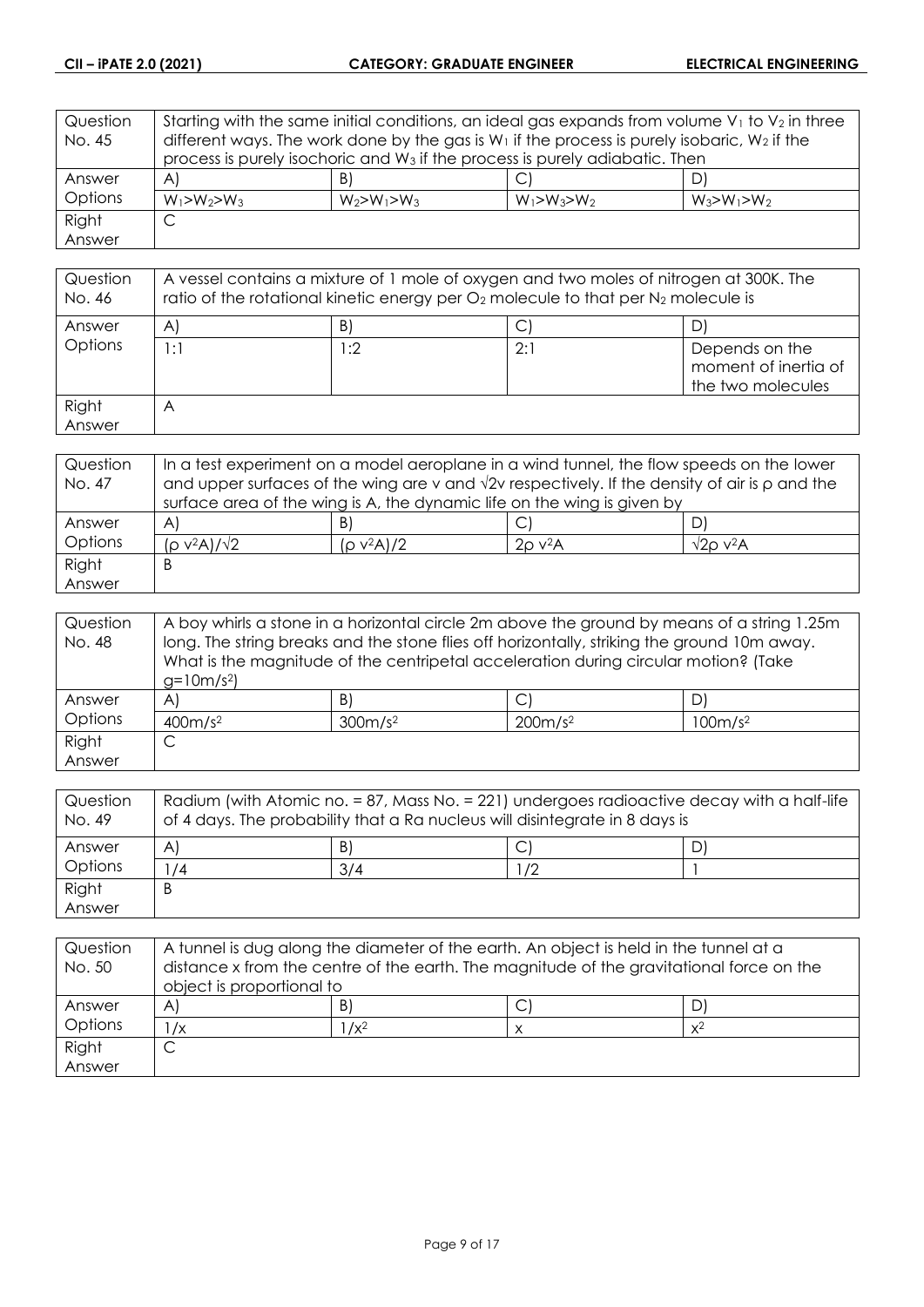| Question<br>No. 51 | A sine wave voltage is applied across a capacitor, when the frequency of the voltage is<br>increased, the current through capacitor |           |                  |                |
|--------------------|-------------------------------------------------------------------------------------------------------------------------------------|-----------|------------------|----------------|
| Answer             | $\mathsf{A}$                                                                                                                        | B'        |                  |                |
| Options            | increases                                                                                                                           | decreases | remains the same | <b>IS ZETO</b> |
| Right              | A                                                                                                                                   |           |                  |                |
| Answer             |                                                                                                                                     |           |                  |                |

| Question<br>No. 52 | A parallel resonant circuit has a resistance of 2k ohm and half power frequencies of 80KHz<br>and 90KHz. The quality factor is |   |     |    |
|--------------------|--------------------------------------------------------------------------------------------------------------------------------|---|-----|----|
| Answer             | A                                                                                                                              | B |     |    |
| Options            | 8.5                                                                                                                            |   | -48 | 20 |
| Right              | Α                                                                                                                              |   |     |    |
| Answer             |                                                                                                                                |   |     |    |

| Question<br>No. 53 | An inductive coil connected to a 200V, 50Hz AC supply with 10A current flowing through it<br>dissipates 1000W. Which of the following will have least value? |             |             |               |
|--------------------|--------------------------------------------------------------------------------------------------------------------------------------------------------------|-------------|-------------|---------------|
| Answer             | A                                                                                                                                                            | B           |             | D.            |
| Options            | Resistance R                                                                                                                                                 | Reactance X | Impedance Z | None of these |
| Right              | Α                                                                                                                                                            |             |             |               |
| Answer             |                                                                                                                                                              |             |             |               |

| Question<br>No. 54 | The RMS value of the voltage $u(t) = 3 + 4cos(3t)$ is |        |   |                   |
|--------------------|-------------------------------------------------------|--------|---|-------------------|
| Answer             | A                                                     | B      | ◡ |                   |
| Options            |                                                       | $\sim$ |   | $(3+2\sqrt{2})$ V |
| Right              | $\overline{ }$                                        |        |   |                   |
| Answer             |                                                       |        |   |                   |

| Question<br>No. 55 | A passive 2-port network is in a steady-state. Compared to its input, the steady state output<br>can never offer |                 |               |                   |
|--------------------|------------------------------------------------------------------------------------------------------------------|-----------------|---------------|-------------------|
| Answer             | Α                                                                                                                | B               |               |                   |
| Options            | higher voltage                                                                                                   | lower impedance | greater power | better regulation |
| Right              | ◡                                                                                                                |                 |               |                   |
| Answer             |                                                                                                                  |                 |               |                   |

| Question<br>No. 56 | A monopole consists of |                                          |                                             |                                          |
|--------------------|------------------------|------------------------------------------|---------------------------------------------|------------------------------------------|
| Answer             | A                      | Β                                        |                                             |                                          |
| Options            | a single charge        | Two positive and two<br>negative charges | Two positive and<br>one negative<br>charges | one positive and two<br>negative charges |
| Right              | Α                      |                                          |                                             |                                          |
| Answer             |                        |                                          |                                             |                                          |

| Question<br>No. 57 | What is the major factor for determining, whether a medium is free space, lossless<br>dielectric, lossy dielectric or good conductor |                  |              |              |
|--------------------|--------------------------------------------------------------------------------------------------------------------------------------|------------------|--------------|--------------|
| Answer<br>Options  | $\mathsf{A}$<br>Reflection<br>coefficient                                                                                            | B<br>Attenuation | Loss tangent | Constitutive |
| Right<br>Answer    | C                                                                                                                                    | constant         |              | parameters   |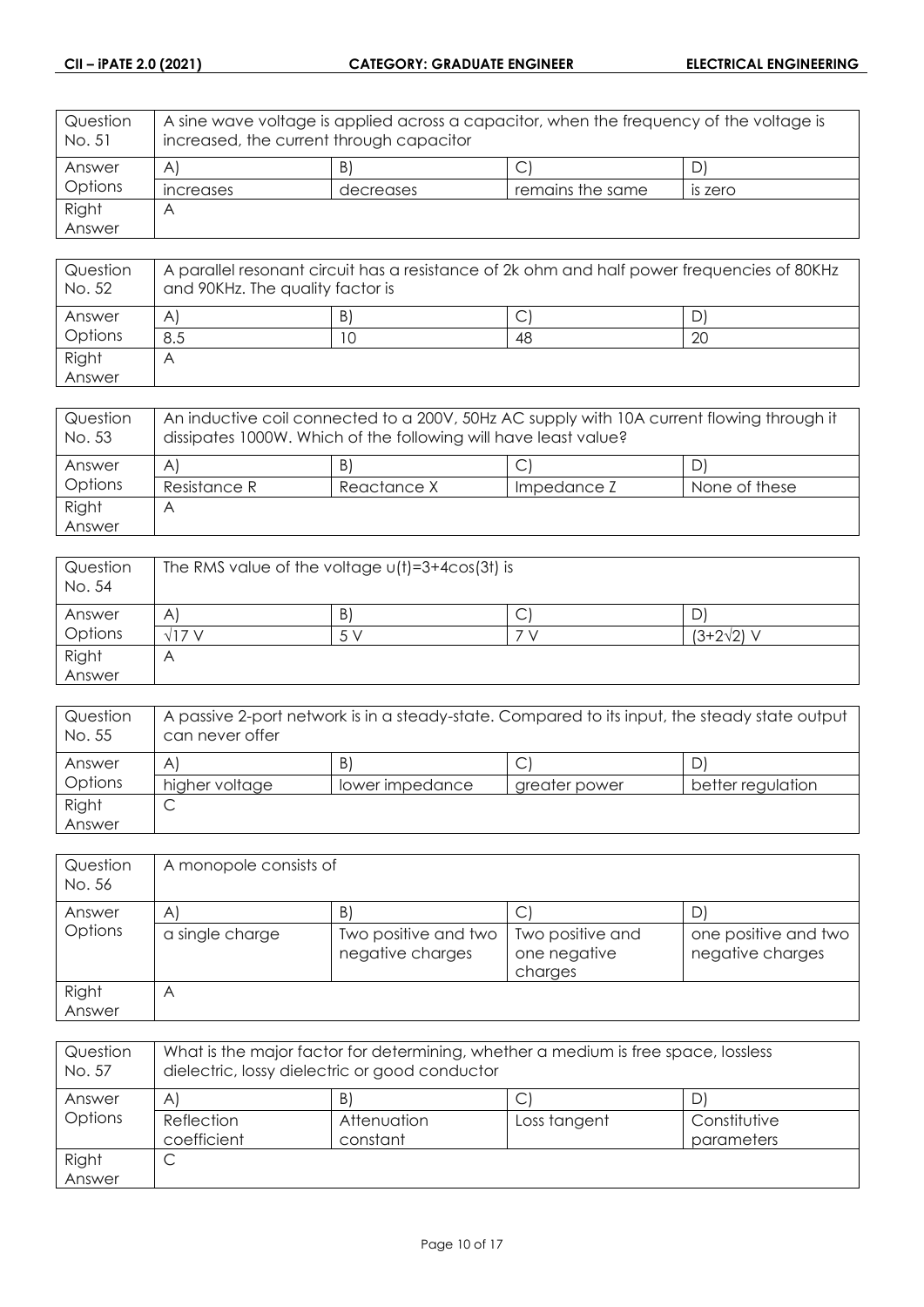| Question<br>No. 58 | An integration of any vector around closed path is always equal to the integration of the<br>curl of that vector throughout the surface enclosed by that path. The above statement is |                 |                          |                         |
|--------------------|---------------------------------------------------------------------------------------------------------------------------------------------------------------------------------------|-----------------|--------------------------|-------------------------|
|                    | known as                                                                                                                                                                              |                 |                          |                         |
| Answer             | A                                                                                                                                                                                     | B)              |                          |                         |
| Options            | Ampere's law                                                                                                                                                                          | Stoke's theorem | <b>Biot-Savart's law</b> | Physical                |
|                    |                                                                                                                                                                                       |                 |                          | interpretations of curl |
| Right              | B                                                                                                                                                                                     |                 |                          |                         |
| Answer             |                                                                                                                                                                                       |                 |                          |                         |

| Question<br>No. 59 | In a uniform electric field, field lines and equipotentials |                 |                 |                |
|--------------------|-------------------------------------------------------------|-----------------|-----------------|----------------|
| Answer             | $\mathsf{A}$                                                | B               |                 |                |
| Options            | are parallel to one                                         | intersect at 45 | intersect at 30 | are orthogonal |
|                    | another                                                     | degree          | degree          |                |
| Right              | D                                                           |                 |                 |                |
| Answer             |                                                             |                 |                 |                |

| Question<br>No. 60 | Inside a hollow conducting sphere |                                           |                                                                                            |                                                                             |
|--------------------|-----------------------------------|-------------------------------------------|--------------------------------------------------------------------------------------------|-----------------------------------------------------------------------------|
| Answer             | $\overline{A}$                    | B)                                        |                                                                                            |                                                                             |
| Options            | electric field is zero            | electric field is a<br>non-zero consonant | electric field<br>changes with the<br>magnitude of the<br>charge given to the<br>conductor | electric field<br>changes with<br>distance from the<br>centre of the sphere |
| Right<br>Answer    | $\forall$                         |                                           |                                                                                            |                                                                             |

| Question<br>No. 61 | Which one is a causal system?        |                            |                             |                                   |
|--------------------|--------------------------------------|----------------------------|-----------------------------|-----------------------------------|
| Answer<br>Options  | $\mathsf{A}$<br>$y(n)=3x(n)-2x(n-1)$ | B)<br>$y(n)=3x(n)+2x(n+1)$ | C<br>$y(n)=3x(n+1)+2x(n-1)$ | $y(n)=3x(n+1)+2x(n-1)$<br>$+x(n)$ |
| Right<br>Answer    | Α                                    |                            |                             |                                   |

| Question<br>No. 62 | Which one is most appropriate dynamic system out of the following |                     |             |                            |
|--------------------|-------------------------------------------------------------------|---------------------|-------------|----------------------------|
| Answer<br>Options  | A<br>$y(n)=y(n-1)+y(n+1)$                                         | B)<br>$y(n)=y(n-1)$ | $y(n)=y(n)$ | D<br>$y(n)+y(n+1)+y(n+3)=$ |
| Right<br>Answer    | A                                                                 |                     |             |                            |

| Question<br>No. 63 | An LTI system is completely characterized by its |                       |                    |                  |
|--------------------|--------------------------------------------------|-----------------------|--------------------|------------------|
| Answer             | $\forall$                                        | B                     |                    | D                |
| Options            | unit impulse                                     | time shifted impulses | unit step response | response to any  |
|                    | response                                         |                       |                    | signal (bounded) |
| Right              | Α                                                |                       |                    |                  |
| Answer             |                                                  |                       |                    |                  |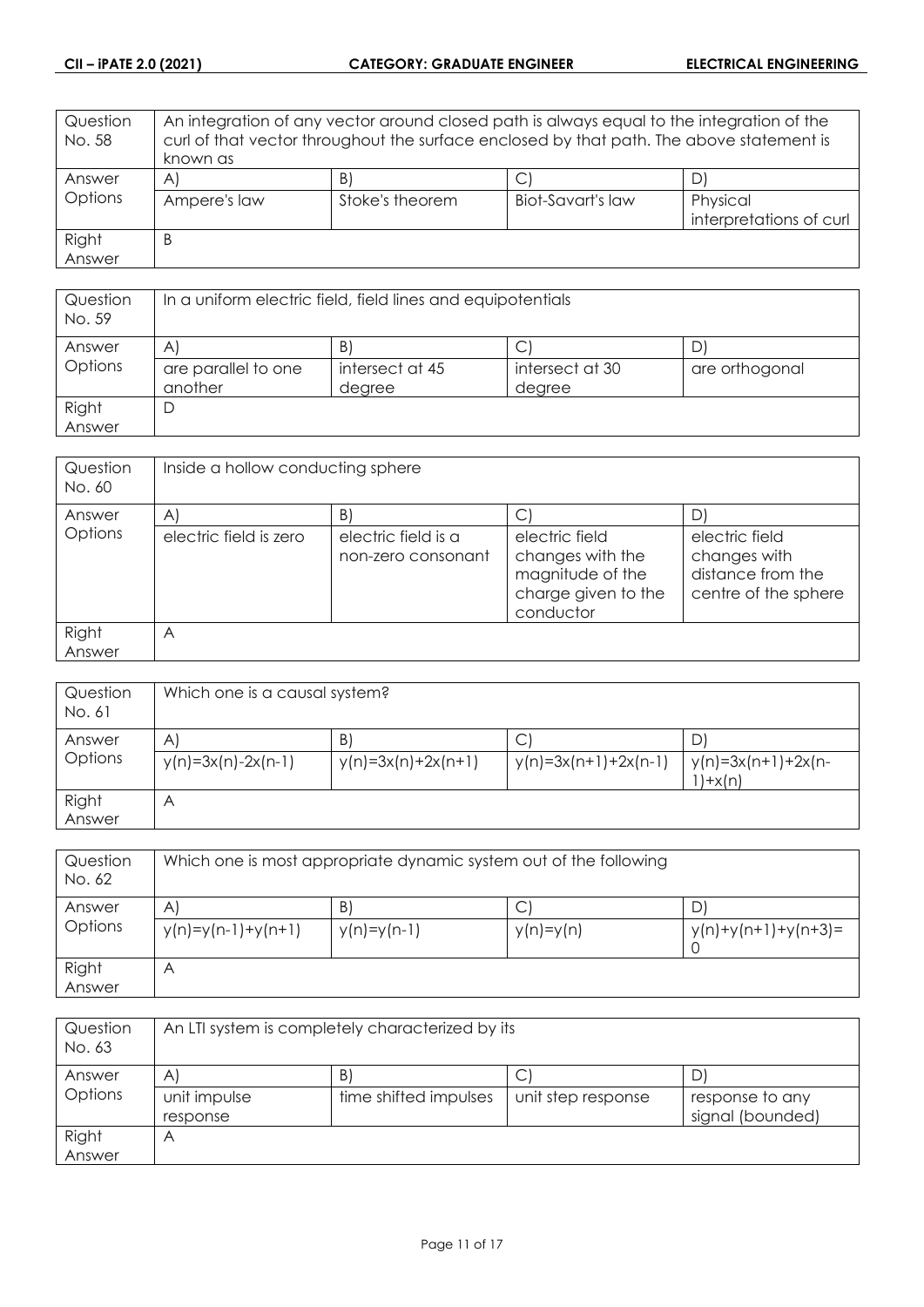| Question<br>No. 64 | Consider a signal f(t)=3t <sup>2</sup> +2t+1 which is multiplied by 2unit delayed version of impulse and<br>integrated over period -a to a, the resultant is given by |   |  |    |
|--------------------|-----------------------------------------------------------------------------------------------------------------------------------------------------------------------|---|--|----|
| Answer             | A                                                                                                                                                                     | B |  |    |
| Options            |                                                                                                                                                                       |   |  | 16 |
| Right              |                                                                                                                                                                       |   |  |    |
| Answer             |                                                                                                                                                                       |   |  |    |

| Question | For a particular signal, average power in its six harmonic components as 10mW each and |    |  |    |
|----------|----------------------------------------------------------------------------------------|----|--|----|
| No. 65   | fundamental component also has 10mV power. Then, average power in the periodic signal  |    |  |    |
|          | will be                                                                                |    |  |    |
| Answer   | A                                                                                      | B  |  | D. |
| Options  | 70                                                                                     | 60 |  |    |
| Right    | B                                                                                      |    |  |    |
| Answer   |                                                                                        |    |  |    |

| Question<br>No. 66 | Which type of signal is ramp signal? |                   |                      |                    |
|--------------------|--------------------------------------|-------------------|----------------------|--------------------|
| Answer<br>Options  | A<br>energy signal                   | B<br>power signal | ◡<br>both energy and | neither energy nor |
| Right<br>Answer    | └                                    |                   | power signal         | power signal       |

| Question<br>No. 67 | Fourier transform of the signal $x(t) = e^{-4 x }$ is |                    |                   |                    |
|--------------------|-------------------------------------------------------|--------------------|-------------------|--------------------|
| Answer             | A                                                     | B)                 | C                 | َ ب                |
| Options            | $8/(16+\omega^2)$                                     | $-4/(16+\omega^2)$ | $4/(16+\omega^2)$ | $-8/(16+\omega^2)$ |
| Right              | Α                                                     |                    |                   |                    |
| Answer             |                                                       |                    |                   |                    |

| Question<br>No. 68 | In a constant voltage transformer (CVT), the output voltage remains constant due to |                |            |                 |
|--------------------|-------------------------------------------------------------------------------------|----------------|------------|-----------------|
| Answer             | $\mathsf{A}$                                                                        | B              |            | D               |
| Options            | Capacitor                                                                           | input inductor | saturation | tapped windings |
| Right<br>Answer    | Α                                                                                   |                |            |                 |
|                    |                                                                                     |                |            |                 |

| Question<br>No. 69 | The core flux of a practical transformer with a resistive load |                                 |                                                |                                  |
|--------------------|----------------------------------------------------------------|---------------------------------|------------------------------------------------|----------------------------------|
| Answer             | $\forall$                                                      | B                               |                                                |                                  |
| Options            | is strictly constant<br>with load changes                      | increases linearly<br>with load | increases as the<br>square root of the<br>load | decreases with<br>increased load |
| Right              | А                                                              |                                 |                                                |                                  |
| Answer             |                                                                |                                 |                                                |                                  |

| Question<br>No. 70 | $\mid$ In a transformer, if the iron and copper losses are 40.5KW and 50KW respectively, then at<br>what fraction of load the efficiency will be maximum? |      |  |     |
|--------------------|-----------------------------------------------------------------------------------------------------------------------------------------------------------|------|--|-----|
| Answer             | A'                                                                                                                                                        | B.   |  |     |
| Options            | 0.8                                                                                                                                                       | 0.57 |  | 0.9 |
| Right              |                                                                                                                                                           |      |  |     |
| Answer             |                                                                                                                                                           |      |  |     |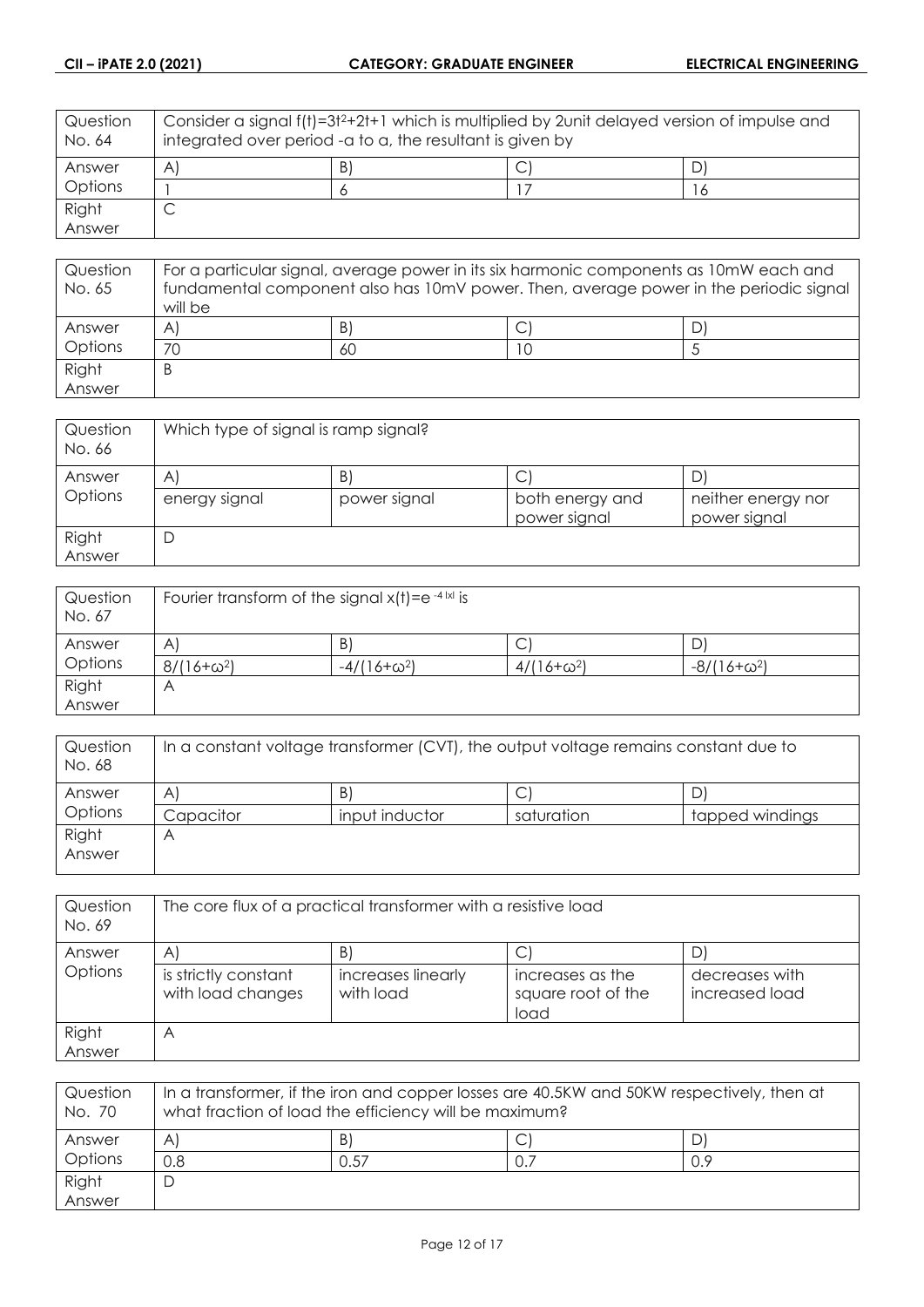| Question<br>No. 71 |                                                 | In load flow analysis, the load at a bus is represented as |                                                            |                                                   |
|--------------------|-------------------------------------------------|------------------------------------------------------------|------------------------------------------------------------|---------------------------------------------------|
| Answer             | $\left[ \begin{array}{c} A \end{array} \right]$ | B                                                          | С                                                          |                                                   |
| Options            | a constant current<br>drawn from the bus        | a constant<br>impedance<br>connected at the<br>bus         | constant real and<br>reactive powers<br>drawn from the bus | a voltage<br>dependent<br>impedance at the<br>bus |
| Right              | C                                               |                                                            |                                                            |                                                   |
| Answer             |                                                 |                                                            |                                                            |                                                   |

| Question<br>No. 72 | The diagonal elements of a nodal admittance matrix are strengthened by adding |                  |       |            |
|--------------------|-------------------------------------------------------------------------------|------------------|-------|------------|
| Answer             | Α                                                                             | B                |       |            |
| Options            | shunt inductors                                                               | shunt capacitors | loads | generators |
| Right              |                                                                               |                  |       |            |
| Answer             |                                                                               |                  |       |            |

| Question<br>No. 73 | The positive, negative and zero sequence impedance of a solidly grounded system under<br>steady state condition always follow the relation |                       |                   |               |
|--------------------|--------------------------------------------------------------------------------------------------------------------------------------------|-----------------------|-------------------|---------------|
| Answer             | Α                                                                                                                                          | B)                    | Ć                 |               |
| Options            | $Z_1 > Z_2 > Z_0$                                                                                                                          | $Z_1$ < $Z_2$ < $Z_0$ | $Z_0 < Z_1 < Z_2$ | None of these |
| Right              |                                                                                                                                            |                       |                   |               |
| Answer             |                                                                                                                                            |                       |                   |               |

| Question<br>No. 74 | A 6.6kV / 415V, 2 MVA Dyn <sub>11</sub> transformer having 5% Impedance. What can be the<br>maximum 3-phase fault level at 415V Bus? |           |          |       |
|--------------------|--------------------------------------------------------------------------------------------------------------------------------------|-----------|----------|-------|
| Answer             | A                                                                                                                                    | B'        |          |       |
| Options            | 95.23 kA                                                                                                                             | 105.10 kA | 55.65 kA | 20 kA |
| Right              |                                                                                                                                      |           |          |       |
| Answer             |                                                                                                                                      |           |          |       |

| Question | A 6.6kV / 415 V, 2 MVA Dyn11 transformer having 5% Impedance feeding 415V Bus, having   |        |        |                    |
|----------|-----------------------------------------------------------------------------------------|--------|--------|--------------------|
| No. 75   | total Load 1500 KVA. A Single phase to ground fault occur in 415V bus. What will be the |        |        |                    |
|          | Earth Fault current in 6.6kV Bus?                                                       |        |        |                    |
| Answer   | $\forall$                                                                               | B)     |        | D'                 |
| Options  | 5.9 <sub>kA</sub>                                                                       | 6.6 kA | 3.5 kA | None of the option |
| Right    | D                                                                                       |        |        |                    |
| Answer   |                                                                                         |        |        |                    |

| Question<br>No. 76 | A 6.6kV / 415V Transformer of rating 2 MVA, having percentage impedance as 0.4975 + j<br>4.9752. What will be the Per Unit Impedance on 100 MVA base |                  |                  |                 |
|--------------------|------------------------------------------------------------------------------------------------------------------------------------------------------|------------------|------------------|-----------------|
| Answer             | Α                                                                                                                                                    | B                |                  | D.              |
| Options            | $0.10 + i 3.48$                                                                                                                                      | $0.248 + i 2.49$ | $0.248 + i 5.48$ | $0.10 + i 6.10$ |
| Right              | Β                                                                                                                                                    |                  |                  |                 |
| Answer             |                                                                                                                                                      |                  |                  |                 |

| Question<br>No. 77 | A linear second order system with the transfer function: $G(s)=49/s^2+8s+49$ is initially at rest<br>and is subject of the system will exhibit a peak overshoot of |    |    |      |
|--------------------|--------------------------------------------------------------------------------------------------------------------------------------------------------------------|----|----|------|
| Answer             | Α                                                                                                                                                                  | B) |    |      |
| Options            | $6\%$                                                                                                                                                              | 9% | 2% | zero |
| Right              |                                                                                                                                                                    |    |    |      |
| Answer             |                                                                                                                                                                    |    |    |      |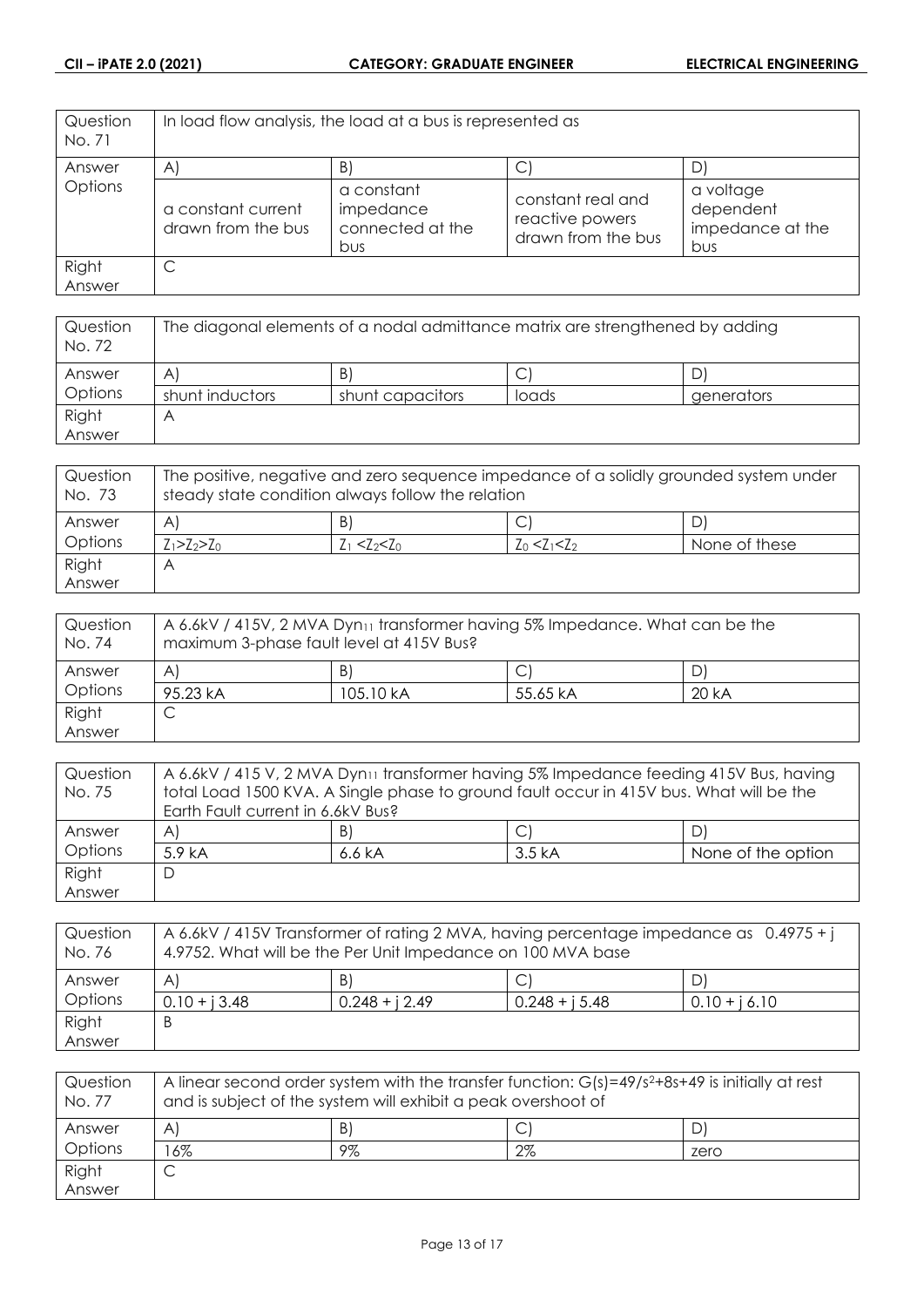| Question<br>No. 78 | The feedback system with characteristic equation $s4+20ks3+5s2+10s+15=0$ |                                   |                    |                                |
|--------------------|--------------------------------------------------------------------------|-----------------------------------|--------------------|--------------------------------|
| Answer             | $\mathsf{A}$                                                             | B)                                |                    | D'                             |
| <b>Options</b>     | stable for all values<br>of k                                            | stable for positive<br>value of k | stable for a>k>7.0 | unstable for any<br>value of k |
| Right              | D                                                                        |                                   |                    |                                |
| Answer             |                                                                          |                                   |                    |                                |

| Question<br>No. 79 | If the system has multiple poles on the Y-axis, the system is |          |                   |                      |
|--------------------|---------------------------------------------------------------|----------|-------------------|----------------------|
| Answer             | A                                                             | B.       | ◡                 | D                    |
| Options            | stable                                                        | unstable | marginally stable | conditionally stable |
| Right              | B                                                             |          |                   |                      |
| Answer             |                                                               |          |                   |                      |

| Question<br>No. 80 | Servomechanism refer to                   |                                                    |                                                         |                                                                             |
|--------------------|-------------------------------------------|----------------------------------------------------|---------------------------------------------------------|-----------------------------------------------------------------------------|
| Answer             | A                                         | $\vert B \vert$                                    |                                                         |                                                                             |
| Options            | mechanism<br>controlled by<br>servomotors | system referring to<br>control by position<br>only | system referring to<br>control position and<br>velocity | system referring to<br>control of position,<br>velocity and<br>acceleration |
| Right<br>Answer    | D                                         |                                                    |                                                         |                                                                             |

| Question<br>No. 81 | The open loop transfer function of a unity gain feedback control system is given by<br>$G(s)=K/(s+1)(s+2)$ The gain margin of the system in dB is given by |   |    |          |
|--------------------|------------------------------------------------------------------------------------------------------------------------------------------------------------|---|----|----------|
| Answer             | Α                                                                                                                                                          | B |    |          |
| Options            | zero                                                                                                                                                       |   | 20 | infinity |
| Right              | └                                                                                                                                                          |   |    |          |
| Answer             |                                                                                                                                                            |   |    |          |

| Question | A lead compensator is a |                  |                  |                  |
|----------|-------------------------|------------------|------------------|------------------|
| No. 82   |                         |                  |                  |                  |
| Answer   | A                       | B.               | ◡                |                  |
| Options  | low pass filter         | high pass filter | band pass filter | band stop filter |
| Right    | B                       |                  |                  |                  |
| Answer   |                         |                  |                  |                  |

| Question | Inductance is measured by |                   |                  |               |
|----------|---------------------------|-------------------|------------------|---------------|
| No. 83   |                           |                   |                  |               |
| Answer   | A                         | B                 | ◡                | D             |
| Options  | Wien's bridge             | Schering's bridge | Maxwell's bridge | Owen's bridge |
| Right    | $\check{ }$               |                   |                  |               |
| Answer   |                           |                   |                  |               |

| Question<br>No. 84 | Ionic wind voltmeter is used for measuring |                              |                    |              |
|--------------------|--------------------------------------------|------------------------------|--------------------|--------------|
| Answer             | $\mathsf{A}$                               | B)                           | C                  |              |
| Options            | low voltage                                | Inter-winding<br>capacitance | leakage inductance | high voltage |
| Right              | D                                          |                              |                    |              |
| Answer             |                                            |                              |                    |              |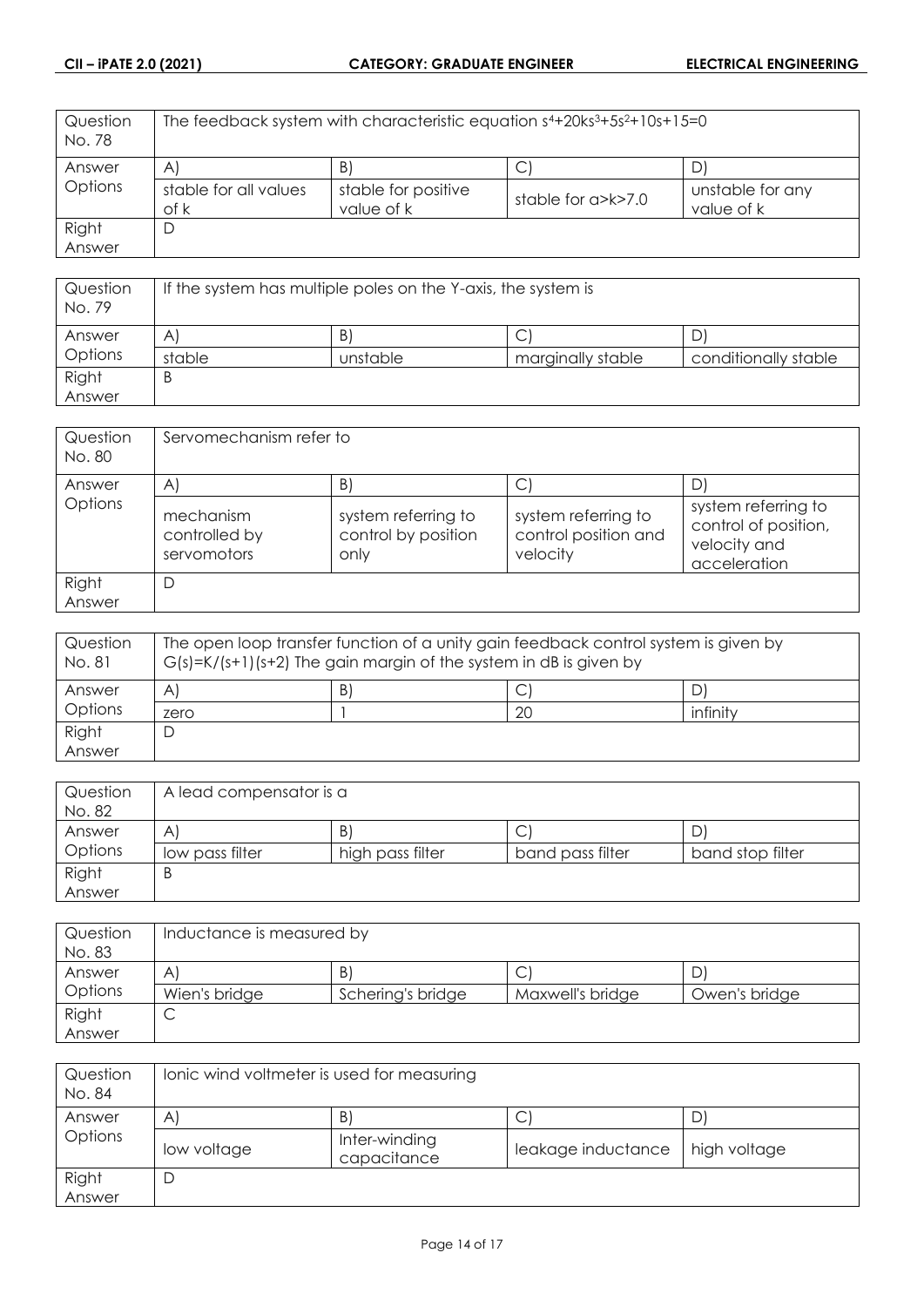| Question<br>No. 85 | Wien's bridge is useful for measuring |               |                  |                |
|--------------------|---------------------------------------|---------------|------------------|----------------|
| Answer             | $\forall$                             | Β             |                  | ' (_،          |
| Options            | very high frequency                   | low frequency | medium frequency | high frequency |
| Right              |                                       |               |                  |                |
| Answer             |                                       |               |                  |                |

| Question<br>No. 86 | A NULL type instrument as compared to a deflection type instrument has |                     |                   |                  |
|--------------------|------------------------------------------------------------------------|---------------------|-------------------|------------------|
| Answer             | A                                                                      | B                   |                   |                  |
| Options            | A high accuracy                                                        | a lower sensitivity | a taster response | all of the above |
| Right              | $\overline{P}$                                                         |                     |                   |                  |
| Answer             |                                                                        |                     |                   |                  |

| Question<br>No. 87 | The operation of megger is based on |                     |                   |                   |
|--------------------|-------------------------------------|---------------------|-------------------|-------------------|
| Answer             | A                                   | B                   | ◡                 |                   |
| Options            | dynamo-meter                        | electrostatic meter | moving coil meter | moving iron meter |
| Right              | ◡                                   |                     |                   |                   |
| Answer             |                                     |                     |                   |                   |

| Question<br>No. 88 | A digital to analog converter with a full-scale output voltage of 3.5V has a resolution close<br>to 14mV. Its bit size is |   |  |    |
|--------------------|---------------------------------------------------------------------------------------------------------------------------|---|--|----|
| Answer             | A                                                                                                                         | B |  |    |
| Options            |                                                                                                                           |   |  | 32 |
| Right              | B                                                                                                                         |   |  |    |
| Answer             |                                                                                                                           |   |  |    |

| Question<br>No. 89 | For half wave rectifier with capacitor input filter what will be the maximum voltage that will<br>appear across the diode of an input AC of 10V? |     |                 |     |
|--------------------|--------------------------------------------------------------------------------------------------------------------------------------------------|-----|-----------------|-----|
| Answer             | A                                                                                                                                                | B   |                 | D.  |
| Options            | 10V                                                                                                                                              | 14V | 28 <sub>V</sub> | .5V |
| Right              |                                                                                                                                                  |     |                 |     |
| Answer             |                                                                                                                                                  |     |                 |     |

| Question<br>No. 90 | The depletion region or space charge region or transition region in a semiconductor p-n<br>junction diode has |                                 |                            |                              |
|--------------------|---------------------------------------------------------------------------------------------------------------|---------------------------------|----------------------------|------------------------------|
| Answer             | Α                                                                                                             | B                               |                            |                              |
| Options            | electrons and holes                                                                                           | positives ions and<br>electrons | negative ions and<br>holes | no ions, electrons,<br>holes |
| Right              | ◡                                                                                                             |                                 |                            |                              |
| Answer             |                                                                                                               |                                 |                            |                              |

| Question<br>No. 91 | A three phase fully controlled converter is feeding power into a DC load at a constant<br>current of 150A. The RMS current through each thyristor of the converter is |       |                          |                  |
|--------------------|-----------------------------------------------------------------------------------------------------------------------------------------------------------------------|-------|--------------------------|------------------|
| Answer             | AI                                                                                                                                                                    | B     |                          |                  |
| Options            | 50 A                                                                                                                                                                  | 100 A | $150\sqrt{2}/\sqrt{3}$ A | $150/\sqrt{3}$ A |
| Right              | D                                                                                                                                                                     |       |                          |                  |
| Answer             |                                                                                                                                                                       |       |                          |                  |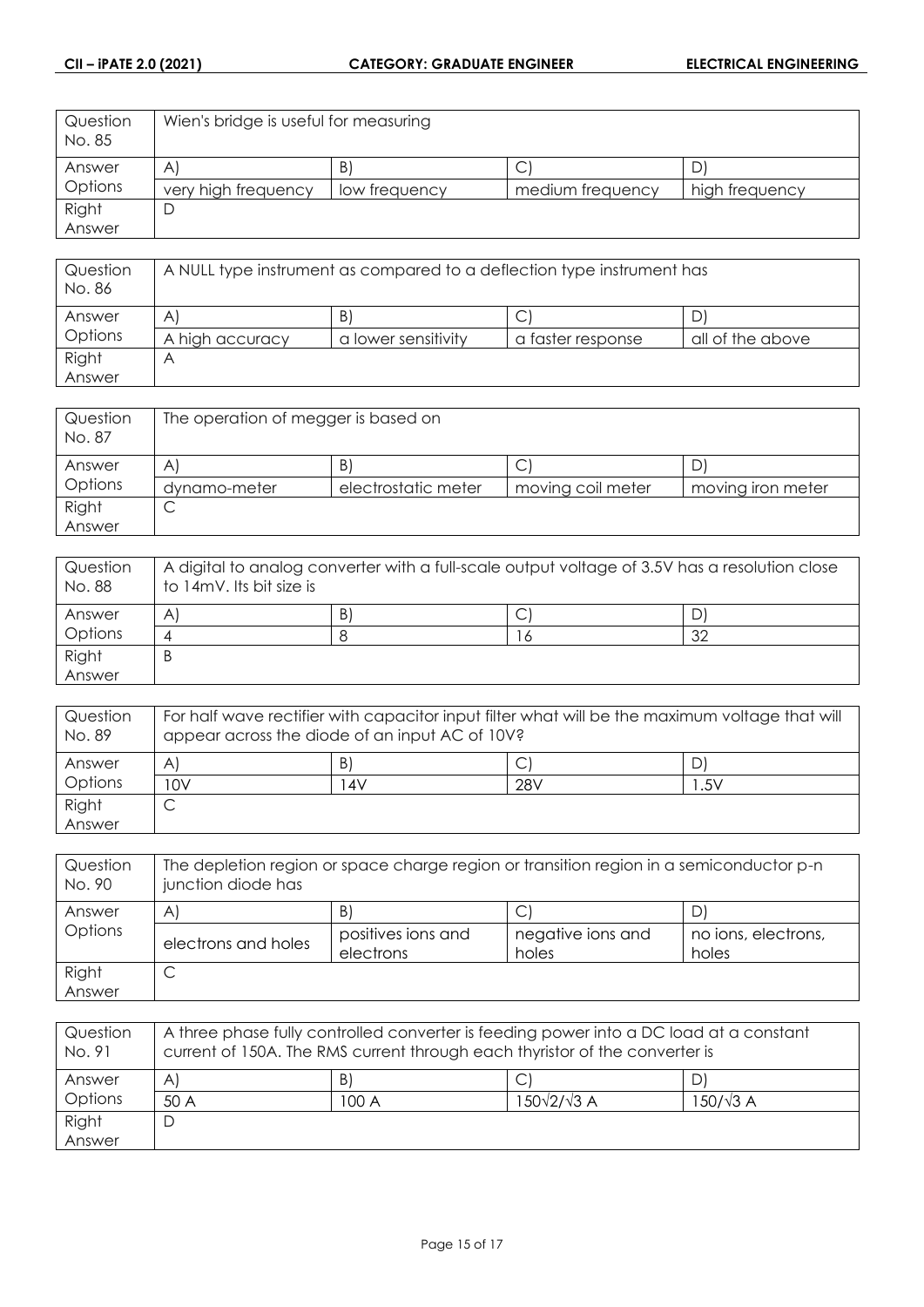| Question<br>No. 92 | Which of the following devices cannot be used as controlled in stabilizer? |             |              |            |
|--------------------|----------------------------------------------------------------------------|-------------|--------------|------------|
| Answer             | $\forall$                                                                  | B           |              |            |
| <b>Options</b>     | power transistor                                                           | <b>DIAC</b> | <b>TRIAC</b> | <b>SCR</b> |
| Right              | $\forall$                                                                  |             |              |            |
| Answer             |                                                                            |             |              |            |

| Question<br>No. 93 | When the SCR conducts, the forward voltage drop |                   |                                         |                                       |
|--------------------|-------------------------------------------------|-------------------|-----------------------------------------|---------------------------------------|
| Answer             | $\mathsf{A}$                                    | B                 |                                         |                                       |
| Options            | is $0.7V$                                       | is $1$ to $1.5$ V | Increases slightly with<br>load current | Remains constant<br>with load current |
| Right<br>Answer    | ◡                                               |                   |                                         |                                       |

| Question<br>No. 94 | The turn-on time of a SCR with inductive load is 20 micro-second. The pulse train frequency<br>is 2.5KHz with a mark/space ratio of 1/10, the SCR will be |             |                                         |                                                                |
|--------------------|-----------------------------------------------------------------------------------------------------------------------------------------------------------|-------------|-----------------------------------------|----------------------------------------------------------------|
| Answer             | $\mathsf{A}$                                                                                                                                              | B)          | C                                       |                                                                |
| Options            | turn-on                                                                                                                                                   | not turn-on | turn-on, if<br>inductance is<br>removed | turn-on, if pulse<br>frequency is<br>increased to two<br>times |
| Right<br>Answer    | Α                                                                                                                                                         |             |                                         |                                                                |

| Question<br>No. 95 | In PMMC instruments damping is provided by |                             |                                                     |                                         |
|--------------------|--------------------------------------------|-----------------------------|-----------------------------------------------------|-----------------------------------------|
| Answer             | A                                          | B)                          | С                                                   |                                         |
| Options            | the coil itself                            | Separate pair of<br>magnets | an aluminium frame<br>on which the coil is<br>wound | damping vane in an<br>air tight chamber |
| Right<br>Answer    | ◡                                          |                             |                                                     |                                         |

| Question<br>No. 96 | A SINGLE-PHASE AC regulator fed from 50Hz system supplies a load having resistance and<br>inductance of 4.0 ohm and 12.73 MH respectively, the control range of firing angle is |                                     |                                   |                              |
|--------------------|---------------------------------------------------------------------------------------------------------------------------------------------------------------------------------|-------------------------------------|-----------------------------------|------------------------------|
| Answer             | A                                                                                                                                                                               | B)                                  |                                   |                              |
| Options            | $0^{\circ}$ < a < 180 $^{\circ}$                                                                                                                                                | $45^{\circ} < \alpha < 180^{\circ}$ | $90^{\circ}$ < a < 180 $^{\circ}$ | $0^{\circ}$ < $\alpha$ <4.5° |
| Right              | Β                                                                                                                                                                               |                                     |                                   |                              |
| Answer             |                                                                                                                                                                                 |                                     |                                   |                              |

| Question<br>No. 97 | Under no load or low load, receiving end voltage of EHV AC transmission line is more than<br>the sending end voltage. Which Option is correct for the above phenomena. |                         |                         |                          |
|--------------------|------------------------------------------------------------------------------------------------------------------------------------------------------------------------|-------------------------|-------------------------|--------------------------|
| Answer             | $\forall$                                                                                                                                                              | $\vert B \vert$         | C                       | D                        |
| Options            | Skin Effect-Higher                                                                                                                                                     | <b>Ferranti Effect-</b> | Ferranti Effect-        | <b>Proximity Effect-</b> |
|                    | Frequency                                                                                                                                                              | Series Capacitive       | <b>Shunt Capacitive</b> | Magnetic Field for       |
|                    |                                                                                                                                                                        | Charging current        | Charging currents       | Parallel conductor       |
| Right              |                                                                                                                                                                        |                         |                         |                          |
| Answer             |                                                                                                                                                                        |                         |                         |                          |